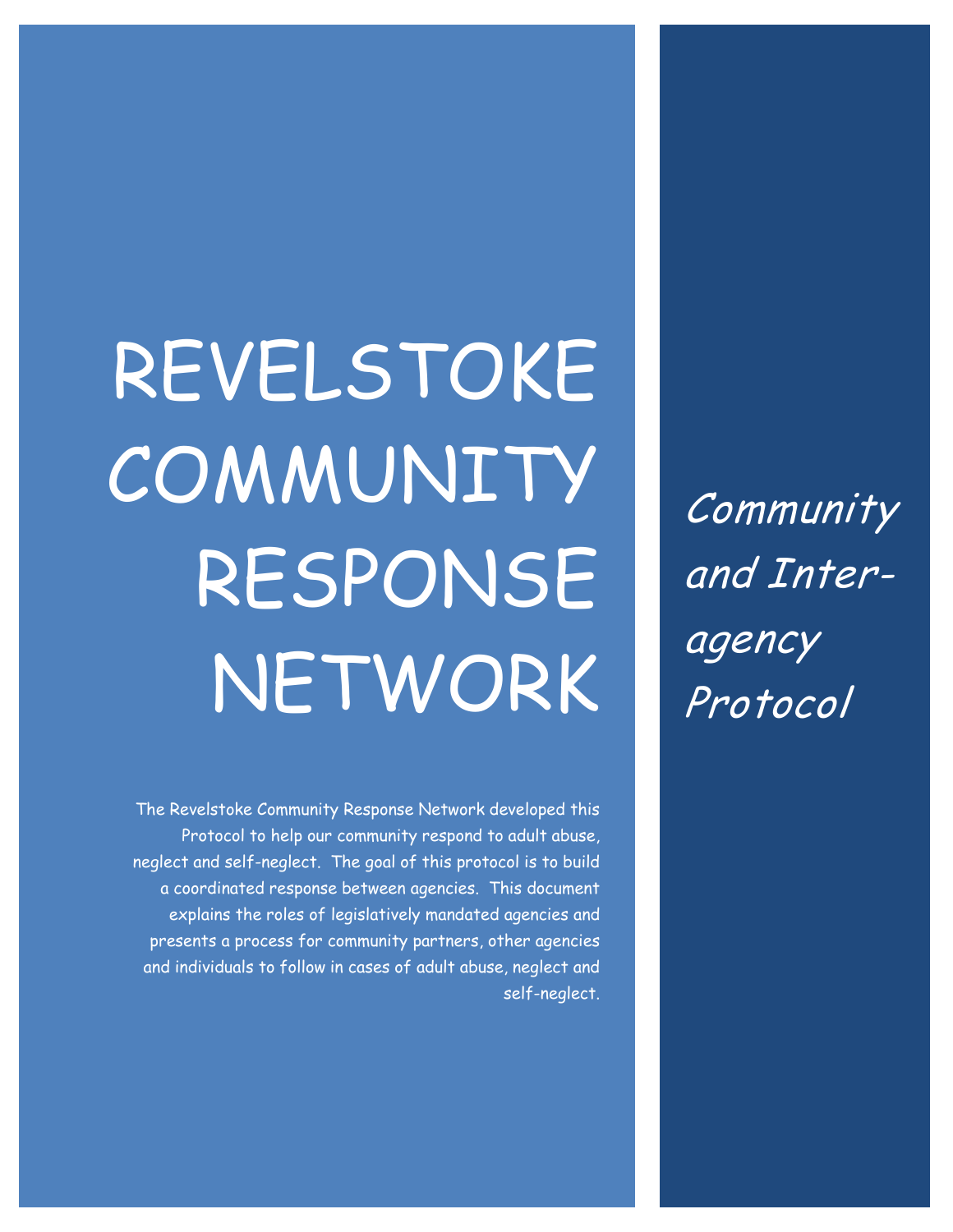#### **Introduction**

The Revelstoke Community Response Network (CRN) developed this Protocol to help our community build a coordinated Community response to the issues of adult abuse, neglect and self-neglect. Our CRN can create a 'network of relationships' to provide a 'safety net' for vulnerable adults. This can help reduce the incidence of abuse and neglect and help adults experiencing these issues access appropriate assistance. This 'safety net' becomes more developed and effective as our CRN enlarges its membership and the community becomes more aware of adult abuse, neglect and self- neglect.

The mandate of Community Response Networks throughout the province is derived from the BC Adult Guardianship Act (Section 5E; page 41). The local CRN is a member of a provincial group, the British Columbia Association of Community Response Networks (BCACRN) which coordinates the activities and in-service education of this group.

While the roles and responsibilities of network members and legislatively-mandated (under the BC Adult Guardianship Act) agency responders are explained in this Protocol, the emphasis is on 'the role of the CRN' as an entity that collaborates with and supports Community partners.

This Protocol will help ensure our CRN is sustainable and collaborative, despite inevitable changes in people's roles and positions, and the changes within organizations.

This protocol is intended to be used by a variety of individuals and agencies – some of whom will have experience responding to concerns of abuse, neglect and self-neglect. Others who may refer to the protocol will be responding to concerns for the first time.

It is our hope that this protocol, with your commitment to it, will increase the effectiveness of our community's response to preventing and addressing the incidence of adult abuse, neglect and self-neglect so more adults are connected with existing supports and services.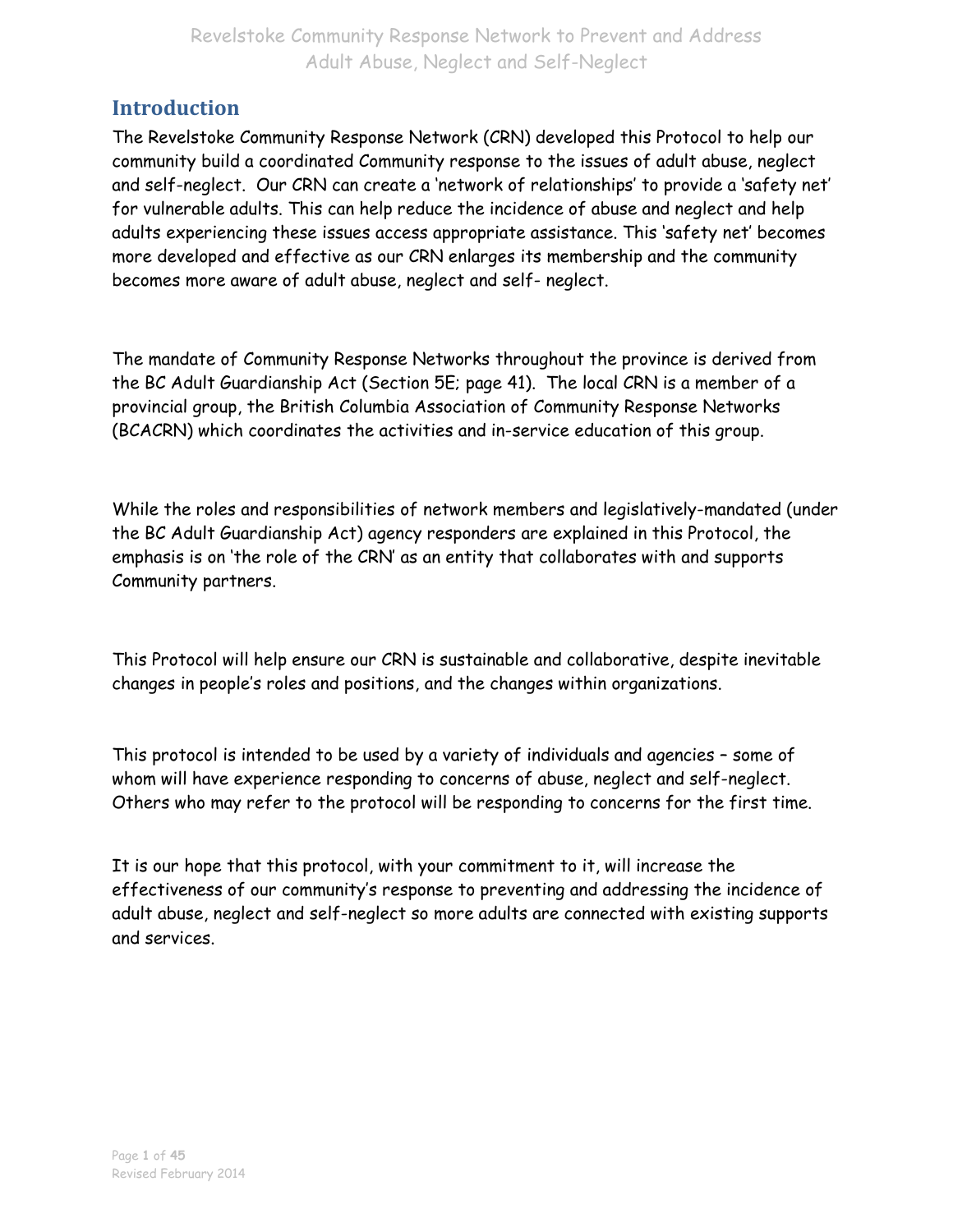### How to use the Guide and Quickly Find What You Are Looking For



You can read this guide cover to cover **OR**

- If you want to know what you should do if you are concerned about yourself or someone you know, go to Section 1 on pages 8 - 11
- If you want to know who the Designated Agencies are (those who must respond to reports of abuse, neglect or self-neglect) and their specific roles, go to Section 1A on page 6 and Section 2C on page 20
- If you want information about how Designated Agencies will respond to a report of abuse, neglect or self-neglect, go to Section 2C on page 20
- If you want information about how community agencies may respond to a report of abuse, neglect or self-neglect, go to Section 2C on page 21
- If you are interested in knowing the indicators of abuse, neglect or self-neglect, go to Section 5B on pages 35 - 37
- If you want to see the concept, role and resources of a Community Response Network, go to Section 2C on pages 18 and 19 and Section 5A on page 34
- If you are interested in the legislation, go to Section 5E on pages 41 44 for a summary of the Adult Guardianship Act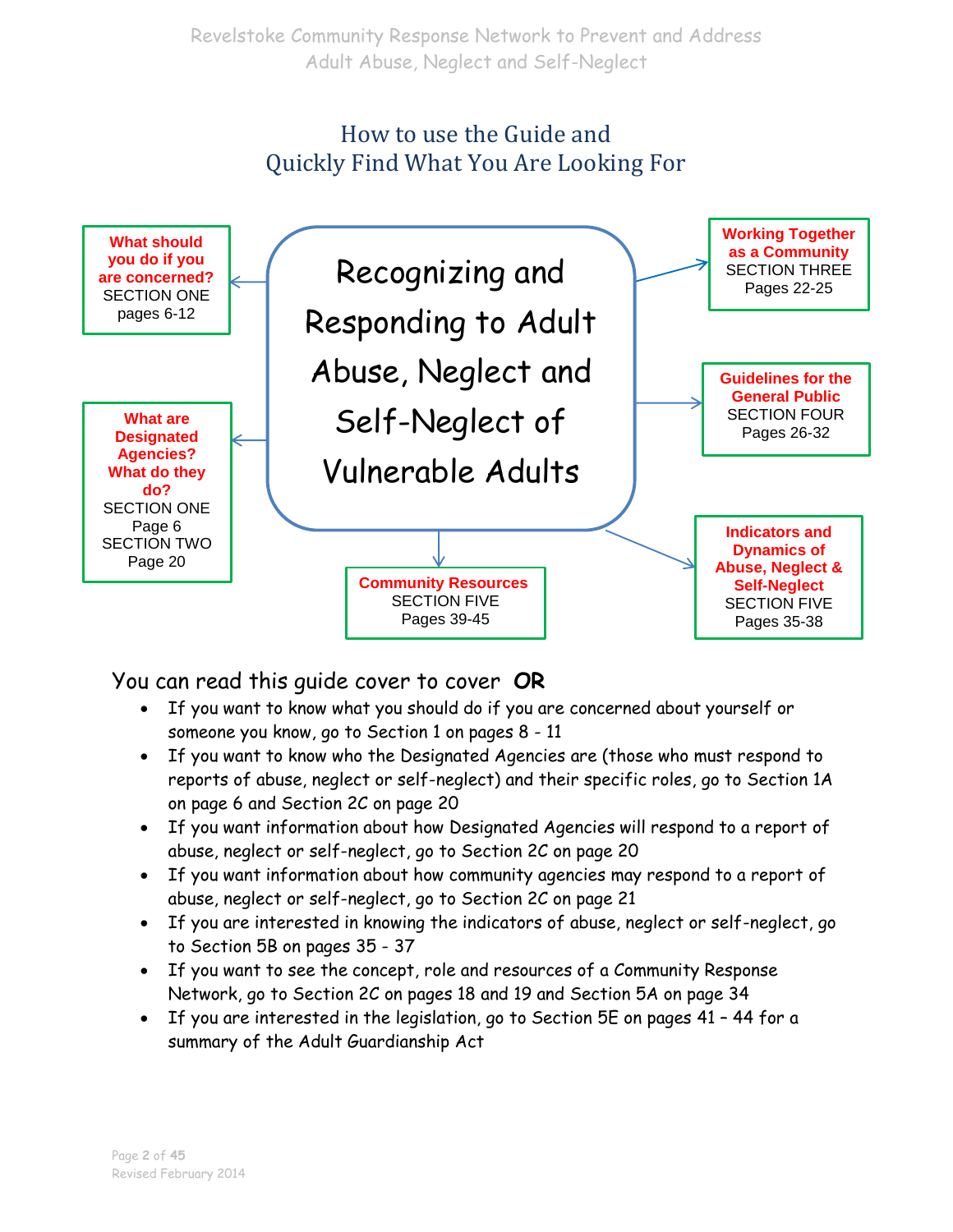### **Table of Contents**

| <b>Introduction</b>                                                                                                                                                                                                                 | Page 1                             |
|-------------------------------------------------------------------------------------------------------------------------------------------------------------------------------------------------------------------------------------|------------------------------------|
| How to Use the Guide & Quickly Find What You're Looking For                                                                                                                                                                         | Page 2<br>$\overline{\phantom{a}}$ |
| Section One: What to do if You're Concerned                                                                                                                                                                                         |                                    |
|                                                                                                                                                                                                                                     | Page 6                             |
| B: Decision Trees <b>manual contract of the Contract Office</b> B:                                                                                                                                                                  | page 7                             |
| 1. Physical Abuse <b>communications</b> in the contract of the contract of the contract of the contract of the contract of the contract of the contract of the contract of the contract of the contract of the contract of the cont | Page 8                             |
|                                                                                                                                                                                                                                     | Page 9                             |
|                                                                                                                                                                                                                                     | Page 10                            |
|                                                                                                                                                                                                                                     | Page 11                            |
|                                                                                                                                                                                                                                     | Page 12                            |
|                                                                                                                                                                                                                                     | Page 13                            |
|                                                                                                                                                                                                                                     | Page 13                            |
|                                                                                                                                                                                                                                     | Page 14                            |
| 4. Referring to a Designated Agency manufacture manufacture and the Referring to a Designated Agency                                                                                                                                | Page 14                            |
| 5. Offering Support <b>www.martime.communication.communication</b>                                                                                                                                                                  | Page 15                            |
|                                                                                                                                                                                                                                     | Page 15                            |
| Section Two: Maintaining Continuity of the Network                                                                                                                                                                                  |                                    |
| A: Vision and Mission of Community Response Network                                                                                                                                                                                 | Page 16                            |
| <b>B: Values of the Community Response Network Electronic Community Response Network</b>                                                                                                                                            | Page 17                            |
| <b>C: Description and Role of a Community Response Network</b>                                                                                                                                                                      |                                    |
|                                                                                                                                                                                                                                     | Page 18                            |
|                                                                                                                                                                                                                                     | Page 19                            |
|                                                                                                                                                                                                                                     | Page 20                            |
| 4. Role of Individuals and Community Agencies                                                                                                                                                                                       | Page 21                            |
| 5. Role of the Police                                                                                                                                                                                                               | Page 21                            |
| Section Three: Guidelines for Working Together as a Community                                                                                                                                                                       |                                    |
| Response Team (intended for community professionals)                                                                                                                                                                                |                                    |
| 1. Sharing Information                                                                                                                                                                                                              | Page 22                            |
| 2. Confidentiality                                                                                                                                                                                                                  | Page 22                            |
| Making Decisions<br>3.                                                                                                                                                                                                              | Page 22                            |
| 4.                                                                                                                                                                                                                                  | Page 23                            |
| 5.                                                                                                                                                                                                                                  | Page 23                            |
| 6.                                                                                                                                                                                                                                  | Page 23                            |
| Building Team Relationships Amongst CRN Members manufactured.<br>7.                                                                                                                                                                 | Page 23                            |
| Building Relationships in the Larger Community <b>Community</b><br>8.                                                                                                                                                               | Page 24                            |
| 9. The Role of Ethics                                                                                                                                                                                                               | Page 24                            |
| 10. Addressing Ethical Questions                                                                                                                                                                                                    | Page 24                            |
| 11. Making Ongoing Commitments                                                                                                                                                                                                      | Page 25                            |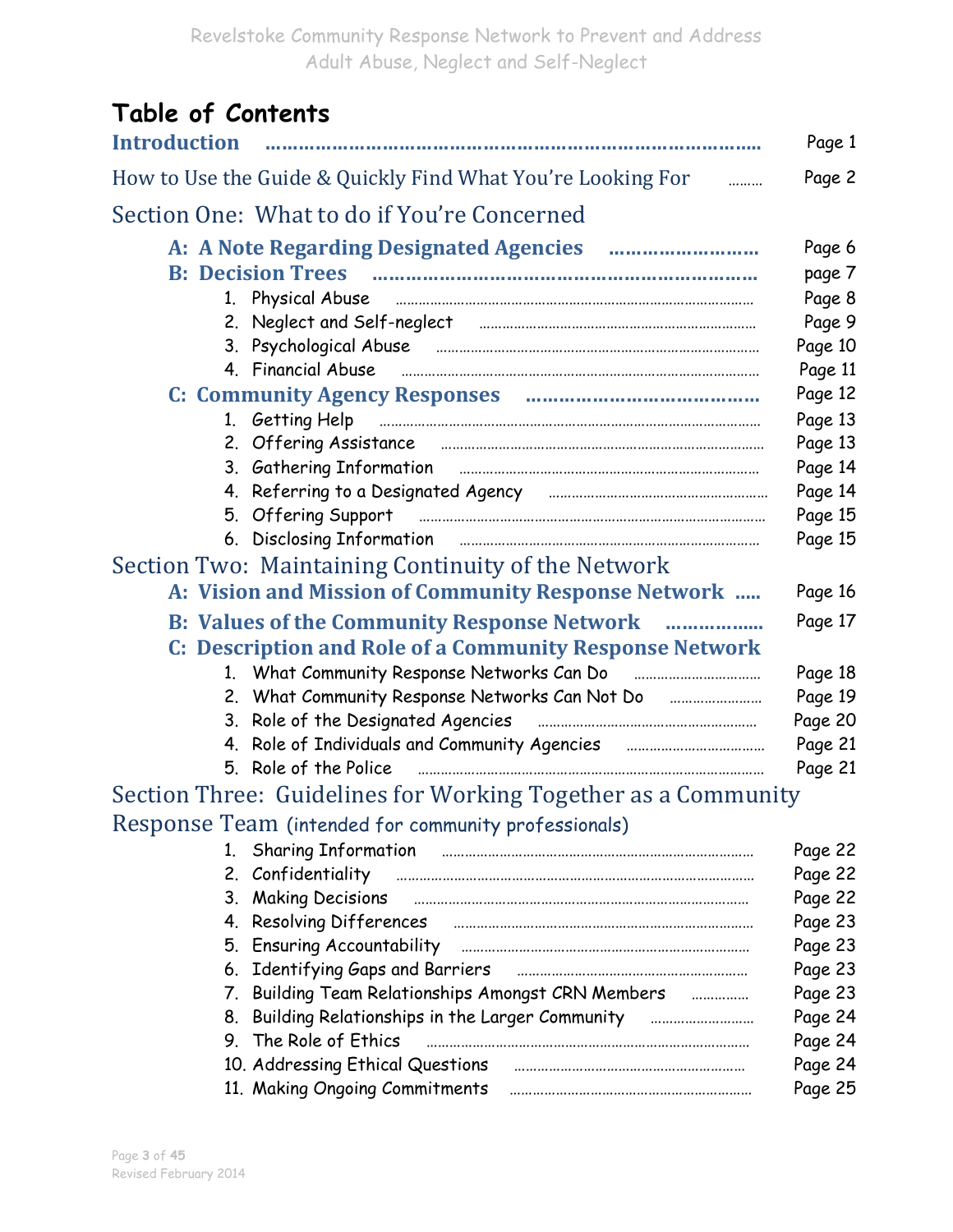|                | Section Four: Guidelines for the General Public                                                                                                                                                                                      |                    |
|----------------|--------------------------------------------------------------------------------------------------------------------------------------------------------------------------------------------------------------------------------------|--------------------|
|                | A: Signs that Someone May Need Help                                                                                                                                                                                                  |                    |
|                |                                                                                                                                                                                                                                      | Page 26            |
|                |                                                                                                                                                                                                                                      | Page 26            |
|                |                                                                                                                                                                                                                                      | Page 26            |
|                |                                                                                                                                                                                                                                      | Page 26            |
|                | 5. Social Problems<br>6. Economic Problems                                                                                                                                                                                           | Page 27            |
|                |                                                                                                                                                                                                                                      | Page 27            |
|                |                                                                                                                                                                                                                                      | Page 27            |
|                | 8. Caregiver Stress<br>9. Suicide Threats                                                                                                                                                                                            | Page 27            |
|                |                                                                                                                                                                                                                                      | Page 27            |
|                | 11. Physical Abuse manufactured and the Abuse manufactured and the manufactured and the Manufacture                                                                                                                                  | Page 27<br>Page 27 |
|                | 12. Dementia <i>manualizaria e contra contra contra contra contra contra contra contra contra contra contra contra contra contra contra contra contra contra contra contra contra contra contra contra contra contra contra cont</i> | Page 27            |
|                | <b>B: Responding to Situations of Abuse and Neglect</b>                                                                                                                                                                              |                    |
|                |                                                                                                                                                                                                                                      | Page 28            |
|                | 2. Ethical Action                                                                                                                                                                                                                    | Page 29            |
|                | 3. What a CRN Participant Will Do If They Get A Call                                                                                                                                                                                 | Page 29            |
|                |                                                                                                                                                                                                                                      | Page 29            |
|                |                                                                                                                                                                                                                                      | Page 29            |
|                |                                                                                                                                                                                                                                      | Page 30            |
|                | 7. Supports Available if the Adult is Unable to Remain in Their                                                                                                                                                                      |                    |
|                | Own Home                                                                                                                                                                                                                             | Page 30            |
|                |                                                                                                                                                                                                                                      | Page 30            |
|                | 9. When and How a Call Should be Made to a Designated Agency                                                                                                                                                                         | Page 31            |
|                | 10. When and How a Call should be Made to the RCMP                                                                                                                                                                                   | Page 31            |
|                | 11. Follow Up After a Referral manufacture manufacture contracts                                                                                                                                                                     | Page 32            |
|                | 12. Options in Emergencies <b>contracts</b> and the contract of the contract of the contract of the contract of the contract of the contract of the contract of the contract of the contract of the contract of the contract of the  | Page 32            |
|                | 13. Obtaining, Recording and Disclosing Information manufacture                                                                                                                                                                      | Page 32            |
|                |                                                                                                                                                                                                                                      | Page 32            |
|                | Section Five: Appendixes                                                                                                                                                                                                             |                    |
|                | A: Our Community Network <b>Election Community Network</b>                                                                                                                                                                           | Page 34            |
|                | <b>B: Definitions and Indicators of Abuse, Neglect and Self-</b>                                                                                                                                                                     |                    |
| <b>Neglect</b> |                                                                                                                                                                                                                                      |                    |
|                | 1. Abuse                                                                                                                                                                                                                             | Page 35            |
|                |                                                                                                                                                                                                                                      | Page 37            |
|                | 3. Self-Neglect                                                                                                                                                                                                                      | Page 37            |
|                | C: Dynamics of Abuse, Neglect and Self-neglect                                                                                                                                                                                       | Page 38            |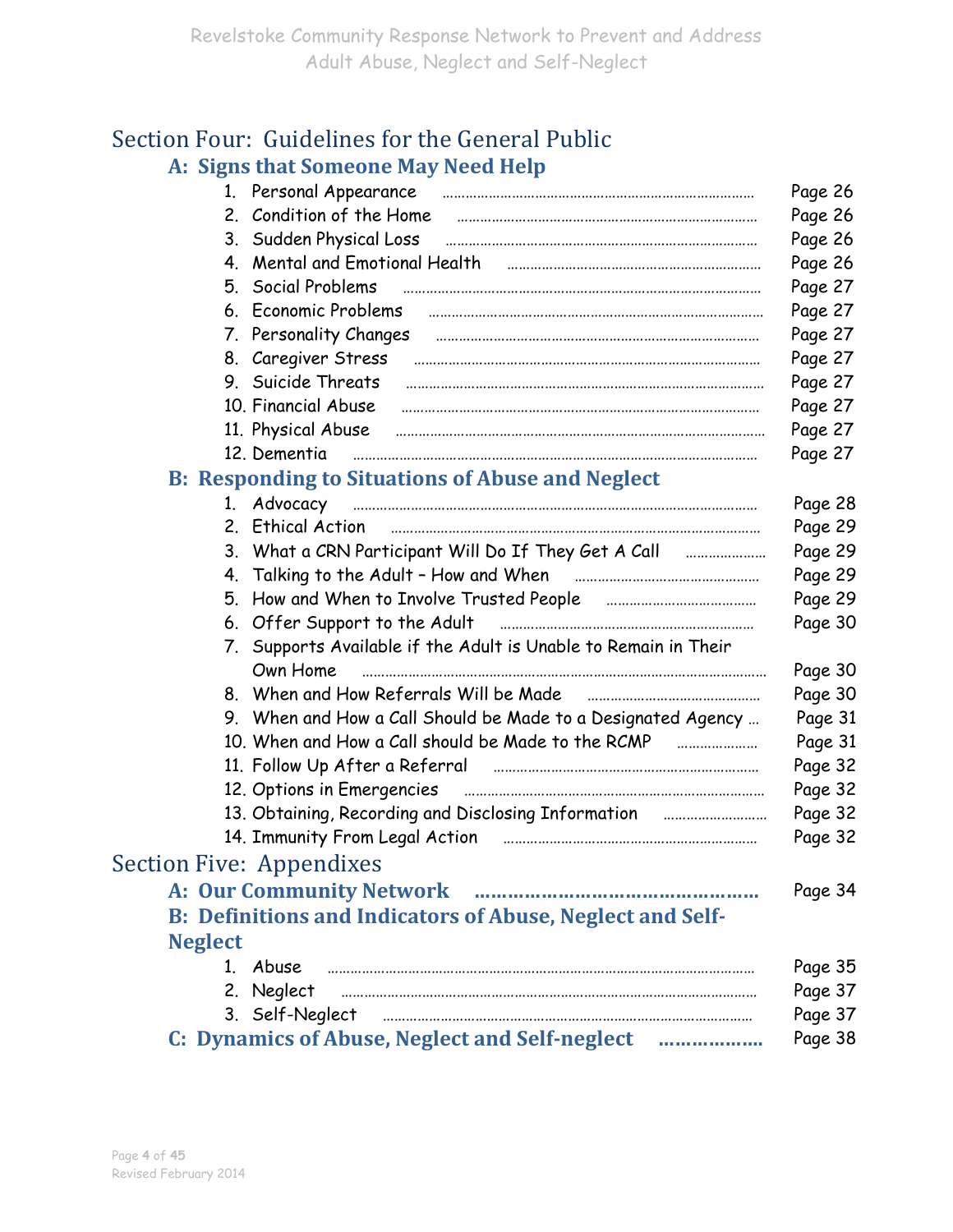### **Section Five: Appendixes (continued)**

#### **D: Accessing Additional Information**

| 1. British Columbia Community Response Network | Page 39    |
|------------------------------------------------|------------|
| 2. City of Revelstoke Fire Department          | Page 39    |
|                                                | Page 39    |
| 4. Interior Health                             | Page 40    |
|                                                | Page 40    |
| 6. RCMP                                        | Page 40    |
| 7. Revelstoke Social Services Directory        | Page 40    |
| D: BC Adult Guardianship Act                   |            |
| 1. History                                     | Page 41    |
| 2. Purpose                                     | Page 43    |
| 3. Principles                                  | Page 44    |
|                                                |            |
|                                                | 45<br>Page |
|                                                |            |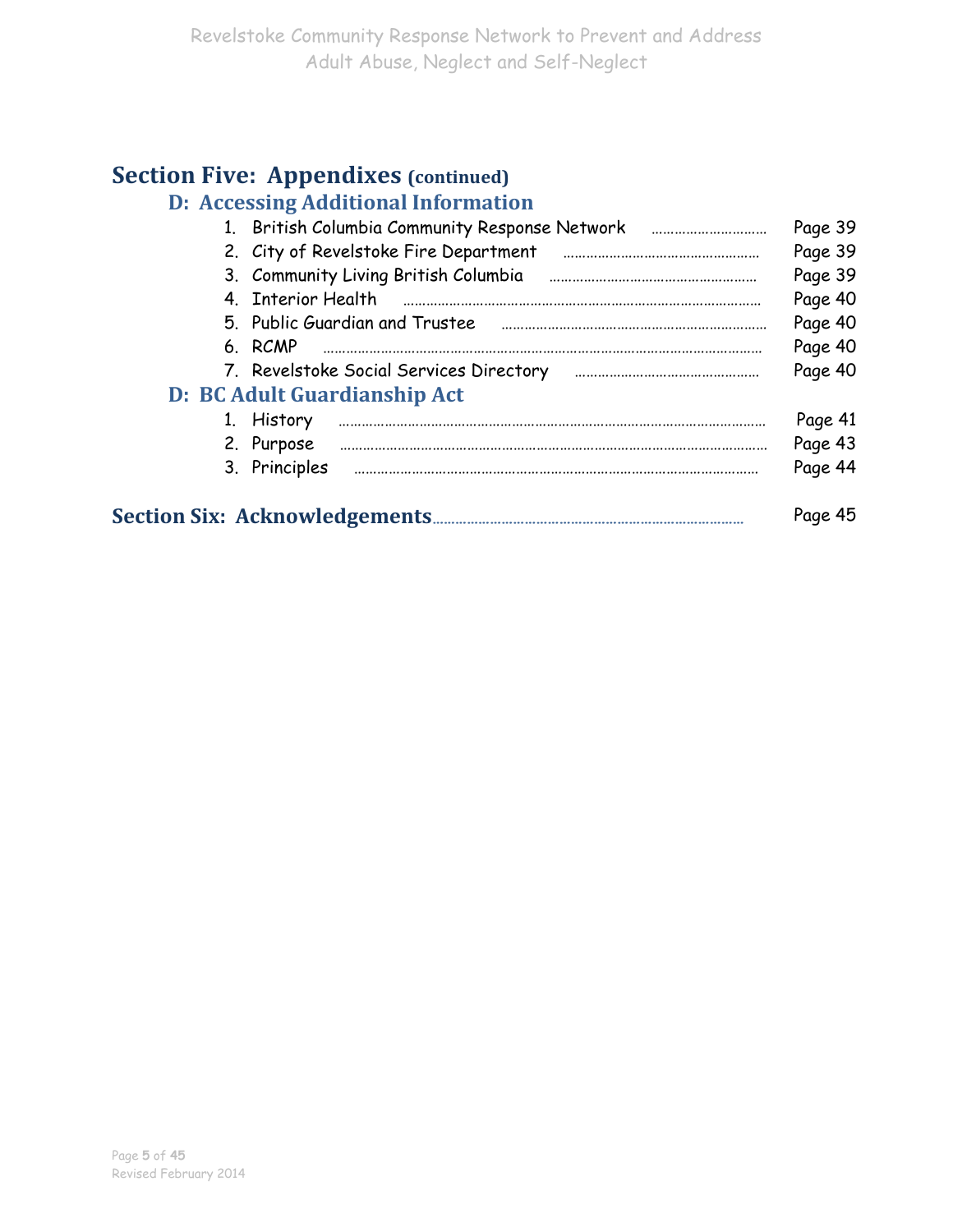## Section One: What to do if you're concerned?

#### **A: A Note Regarding Designated Agencies**

Designated Agencies are those mandated by law to respond to concerns a **vulnerable** adult is experiencing abuse, neglect or self-neglect. Community Living British Columbia (CLBC) and the Interior Health (IH) are the Designated Agencies.

An adult is considered **vulnerable** when they **cannot seek help or assistance on their own** due to:

- physical restraint
- physical disability due to lack of mobility, difficulty communicating or other physical restriction
- illness, disease, injury, cultural barrier or other condition that affects the individual's ability to make decisions (mental illness, developmental disability, brain injury, Alzheimer's disease)

#### **Only vulnerable adults should be referred to a Designated Agency.**

If the vulnerable adult has a developmental disability, the Designated Agency to be contacted is Community Living Services British Columbia. The Provincial office can be reached at 1-877-660-2522. CLBC services for Revelstoke and surrounding area are delivered from the Salmon Arm office which can be reached at 250-832-1718.

If the vulnerable adult does not have a developmental delay, the Designated Agency to be contacted is Interior Health. In Revelstoke, Community Care can be reached at 250-814-2267.

An adult who is capable of making decisions, but making decisions others do not agree with should not be referred to a Designated Agency. A referral for counselling should be considered if the individual is receptive.

Designated Agencies are always available to consult regarding how to respond to a concern of adult abuse, neglect and self-neglect.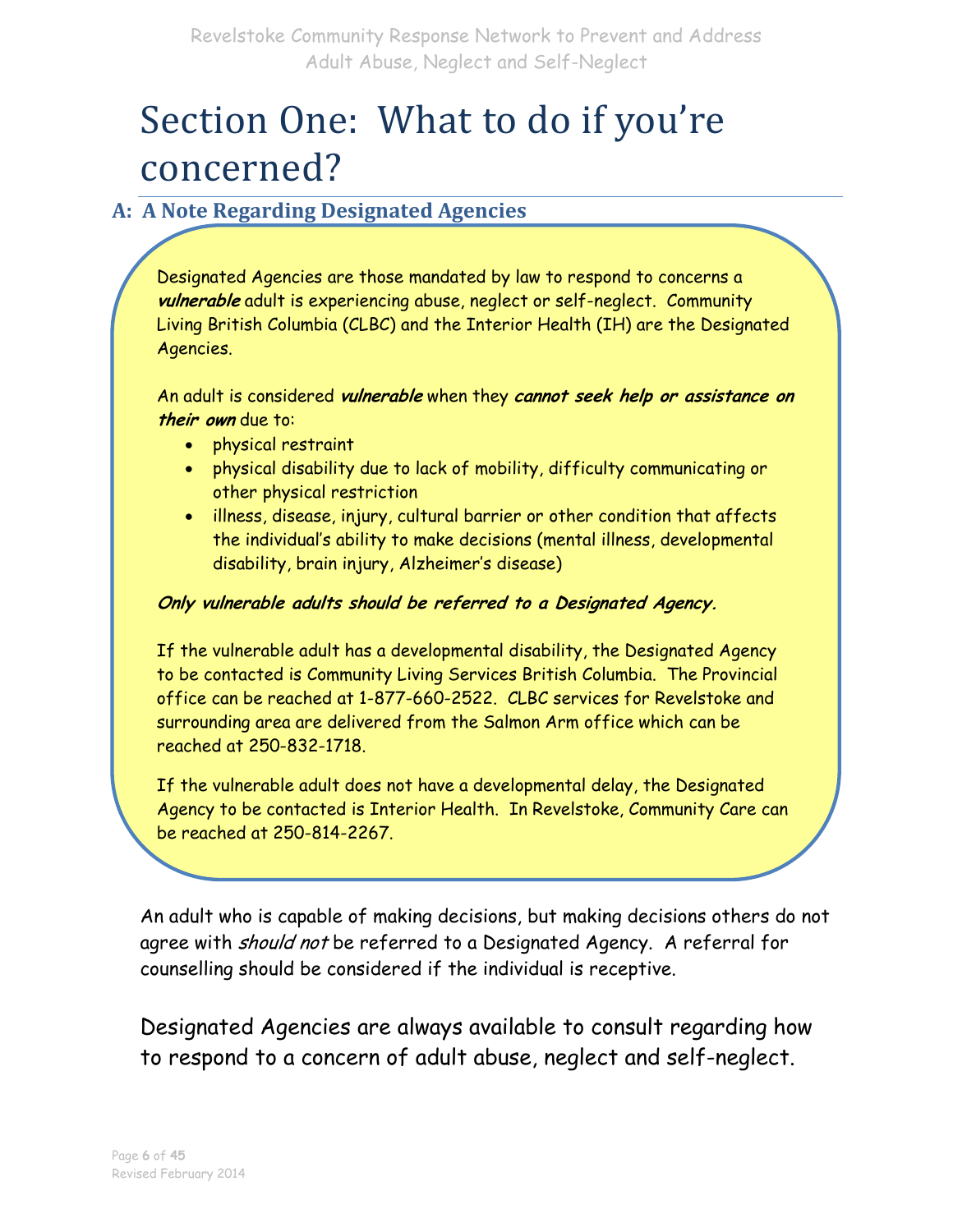#### **1B: Decision Trees**

The following section is a series of "Decision Trees" intended to be used by community professionals familiar with the process of completing a comprehensive psychosocial assessment. Those not familiar with this process are encouraged to contact a Designated Agency to explore the best way to respond to a report of concern regarding adult abuse, neglect or self-neglect.

There is a decision trees regarding:

- Physical abuse (page 8)
- Neglect and Self-Neglect (page 9)
- Psychological Abuse (page 10)
- Financial Abuse (page 11)

These Decision Trees are adapted from the Ontario Association of Professional Social Workers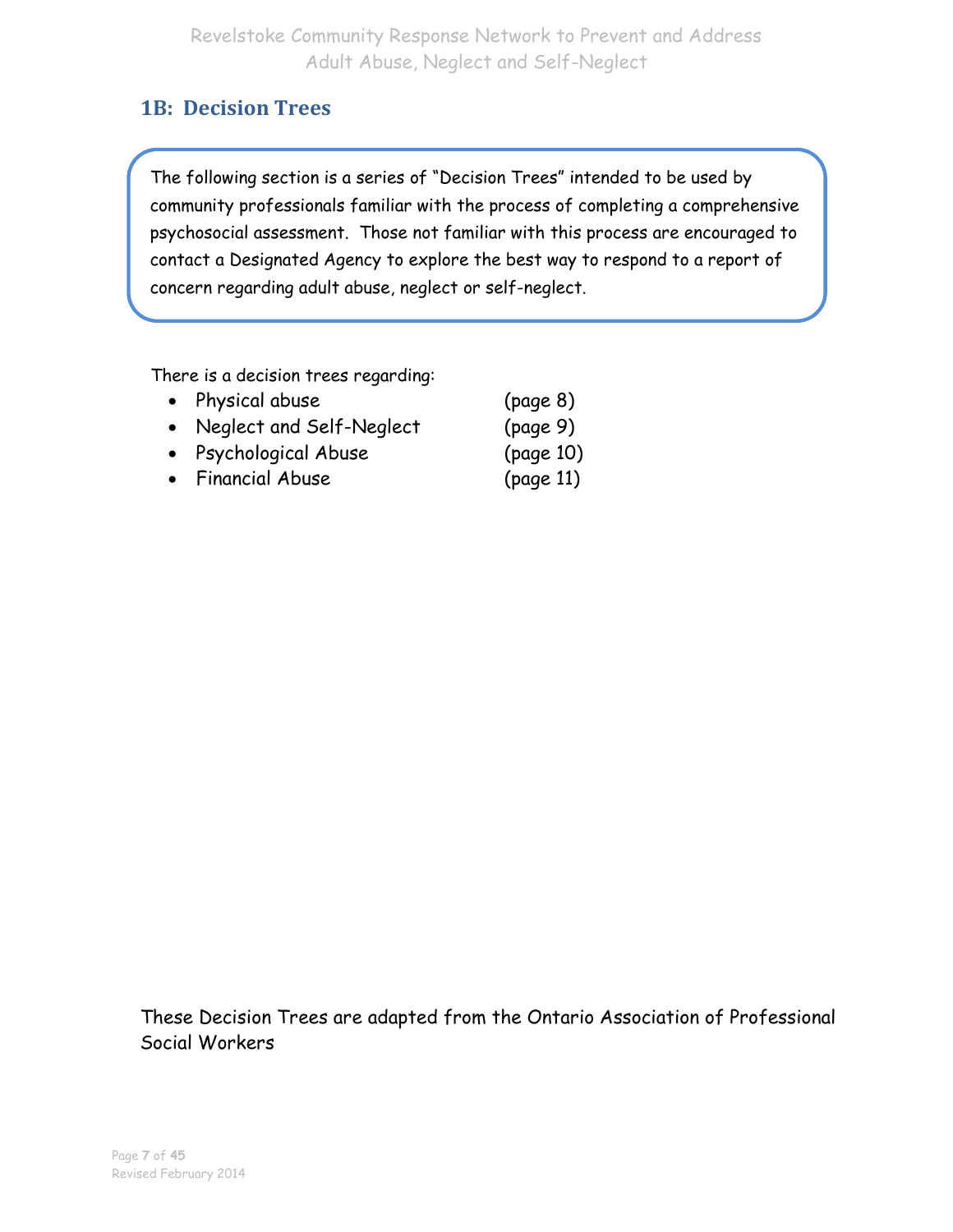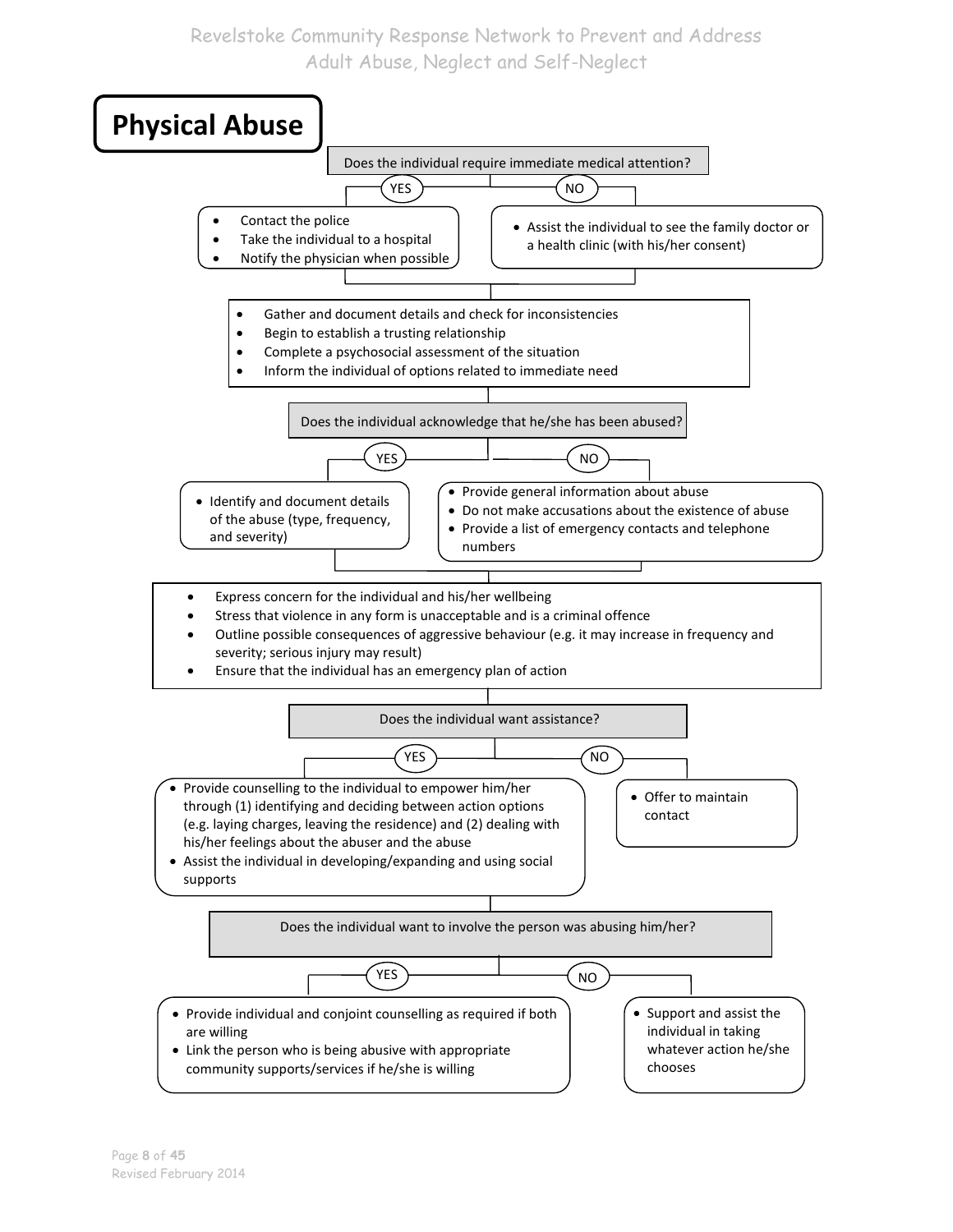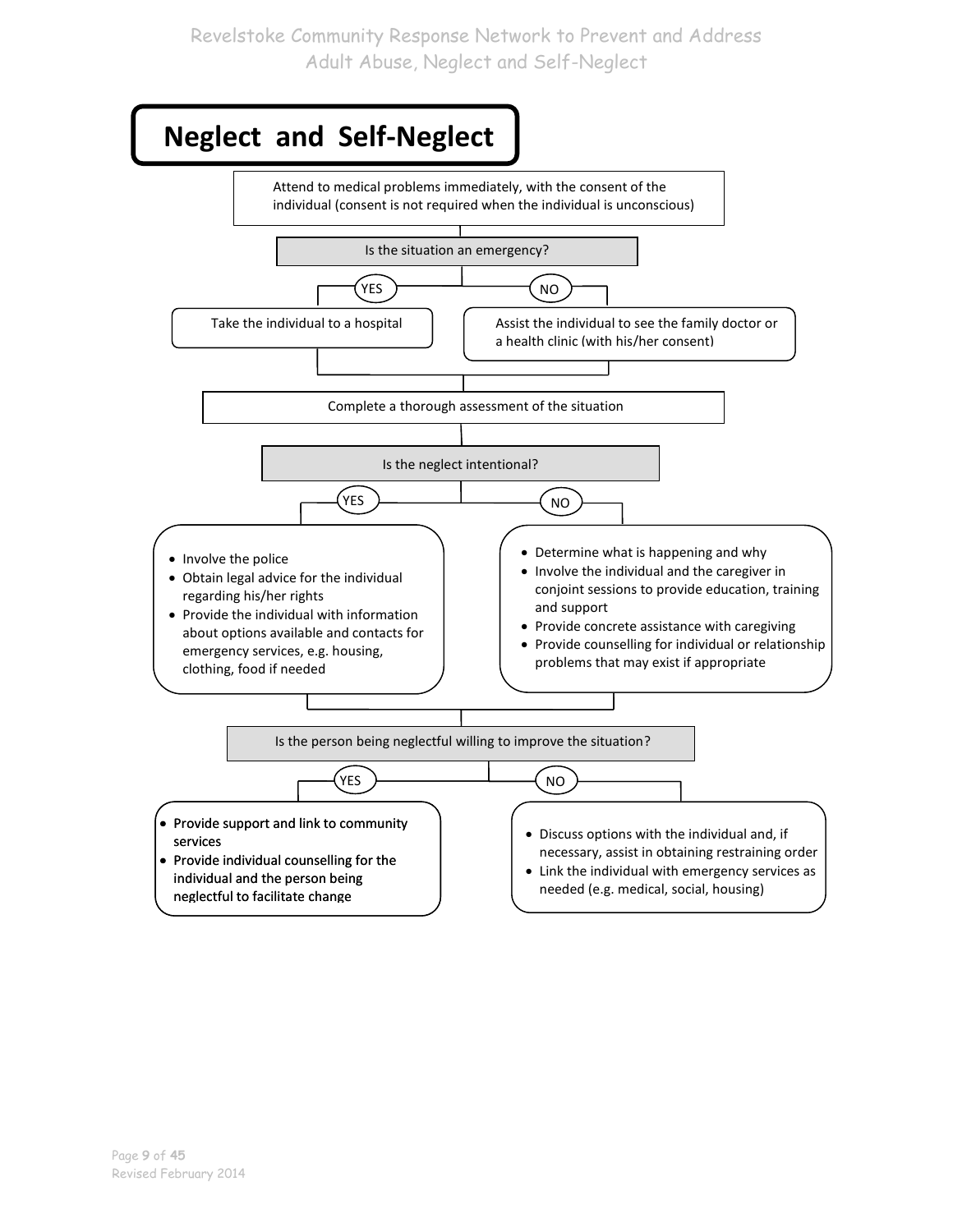### **Psychological Abuse**

Psychological abuse is often intertwined with other forms of abuse. Since the situation is value-laden, it is important to determine whether the individual sees it as abusive. She/he will be influenced significantly by cultural factors and family dynamics.



If the individual wishes to involve the person who is being abusive but you do not believe it is safe to do so:

- Explain your concerns to the individual
- Provide individual counselling to help deal with feelings and decide how to handle the abusive situation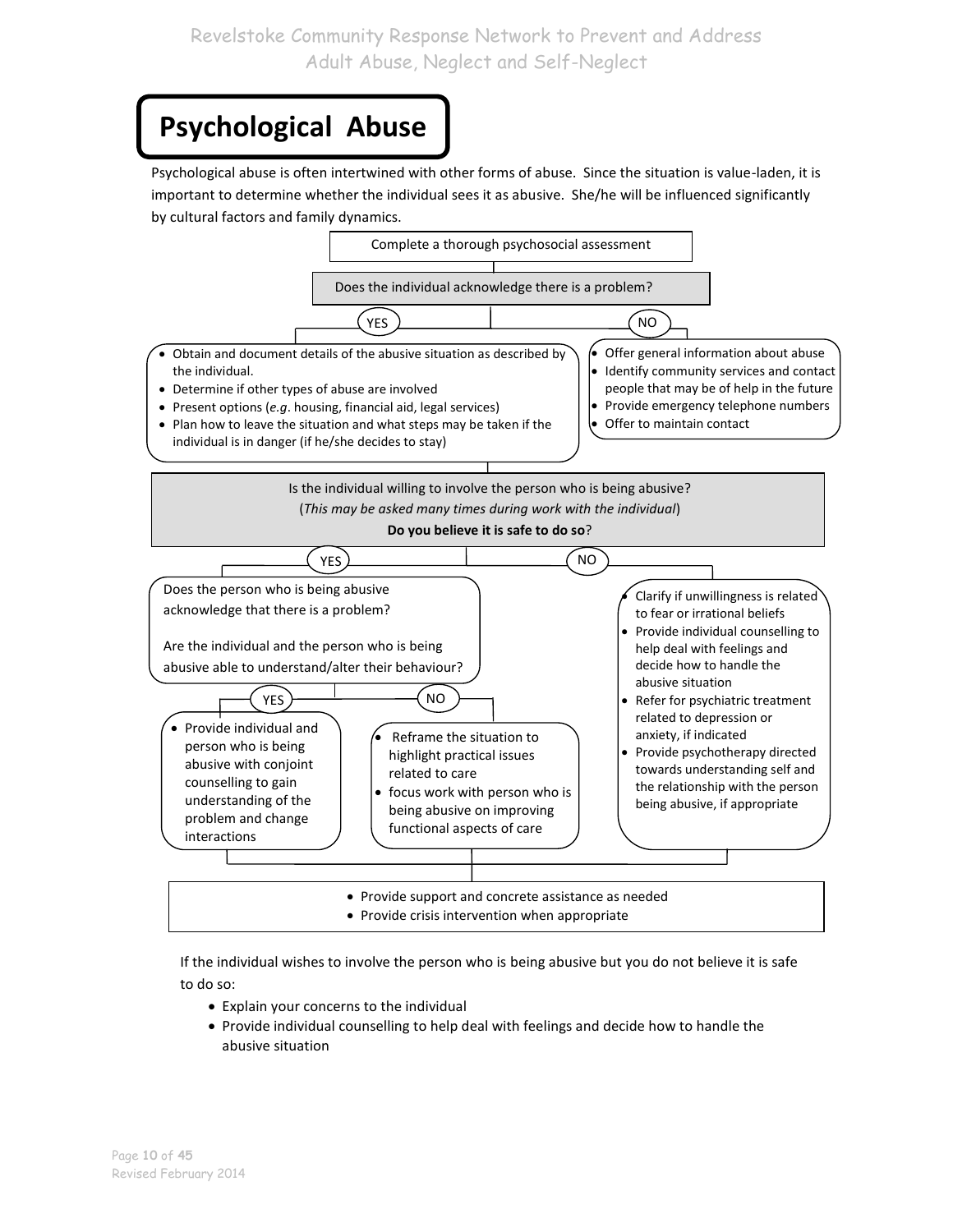### **Financial Abuse**

It is important that timing of interventions is considered. The less control or access an individual has over his/her own financial resources, the more opportunity and time the person who is being financially abusive has to misappropriate funds or property. Interventions need to be timed to avoid further significant losses to the individual.



- Explain concerns to the individual, giving specific reasons
- Review the role of the person who is being financially abusive in creating the present financial situation
- Explore alternative financial management resources, e.g. assigning or changing power of attorney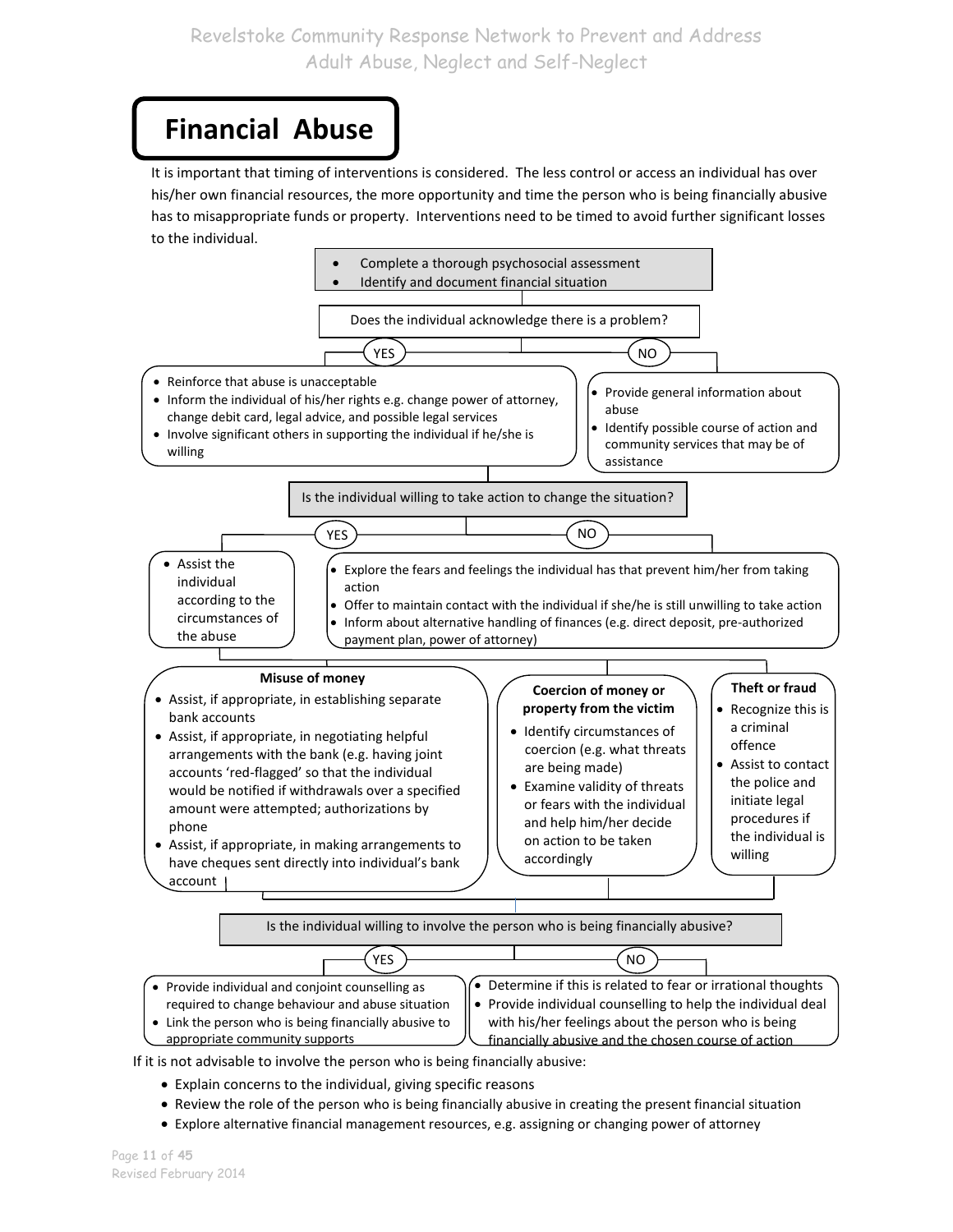#### **1C: Community Agency Responses**

The practices of each community agency will be guided by their Policies and Procedures and legislation. Within the parameters set by these, there is value to agencies using a similar approach when responding to adult abuse, neglect and self-neglect.

A community agency may receive a call or report of abuse, neglect or self-neglect of an adult. If the adult is "capable" (meaning they are able to appreciate the ramifications of their actions and able to ask for assistance), they should not be referral to a Designated Agency. However, the community agency may contact a Designated Agency to consult on the most appropriate course of action.

Situations involving a "vulnerable" adult should be referred to a Designated Agency. An adult is considered **vulnerable** when they cannot seek help or assistance on their own due to:

- physical restraint
- physical disability due to lack of mobility, difficulty communicating or other physical restriction
- illness, disease, injury, cultural barrier or other condition that affects the individual's ability to make decisions (mental illness, developmental disability, brain injury, Alzheimer's disease)

If the vulnerable adult has a developmental disability, the Designated Agency to be contacted is Community Living Services British Columbia. The Provincial office can be reached at 1-877-660-2522. CLBC services for Revelstoke and surrounding area are delivered from the Salmon Arm office which can be reached at 250-832-1718.

If the vulnerable adult does not have a developmental delay, the Designated Agency to be contacted is Interior Health. In Revelstoke, Community Care can be reached at 250-814-2267.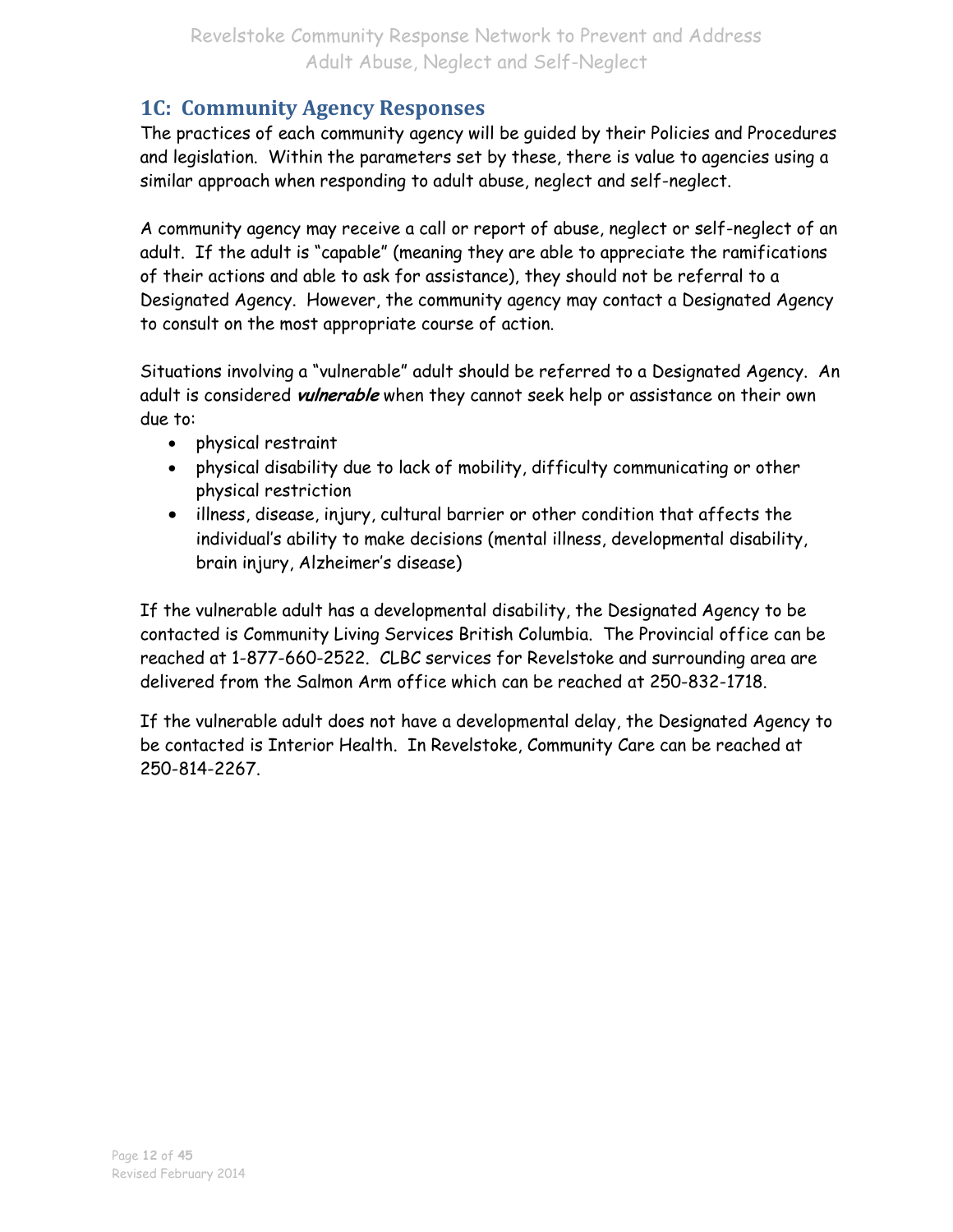#### **1C: Community Agency Responses - (continued)**

Steps a community agency may consider include:

- 1. Getting help
	- While there is no mandatory reporting of adult abuse or neglect, we feel a moral obligation to support people to get appropriate assistance that respects their right to self-determination
	- Assess for immediate danger do they want the police or ambulance phone number or do they want the agency to make a call on their behalf (when indicated).
		- o Options to use in an Emergency:
			- Assess urgency utilizing agency's specific criteria
			- Contact RCMP, Designated Agency (if the adult is considered vulnerable and unable to seek help on their own) or other appropriate community agency if there is evidence of or admitted imminent danger and/or risk to self, others or property
				- Danger to self expresses wanting to die
				- Danger to other expresses intentions of harming another person, or potential for child abuse
				- Trauma such as rape or violent action
				- Knowledge of a criminal act
				- Making a report to the RCMP does not preclude making a report to a Designated Agency or to another relevant agency
	- Ensure the individual is connected with someone who can provide support and assistance within a reasonable time frame
- 2. Offering Reassurance
	- Reassure that information will be kept confidential
		- o **Confidentiality**

When a report is received by a Designated Agency, it is treated as strictly confidential. The name of the person making the report or any information identifying that person cannot be disclosed without the individual's consent. However, if the situation becomes a criminal investigation, information can be subpoenaed.

Address any issues around alerting the abuser that an investigation is underway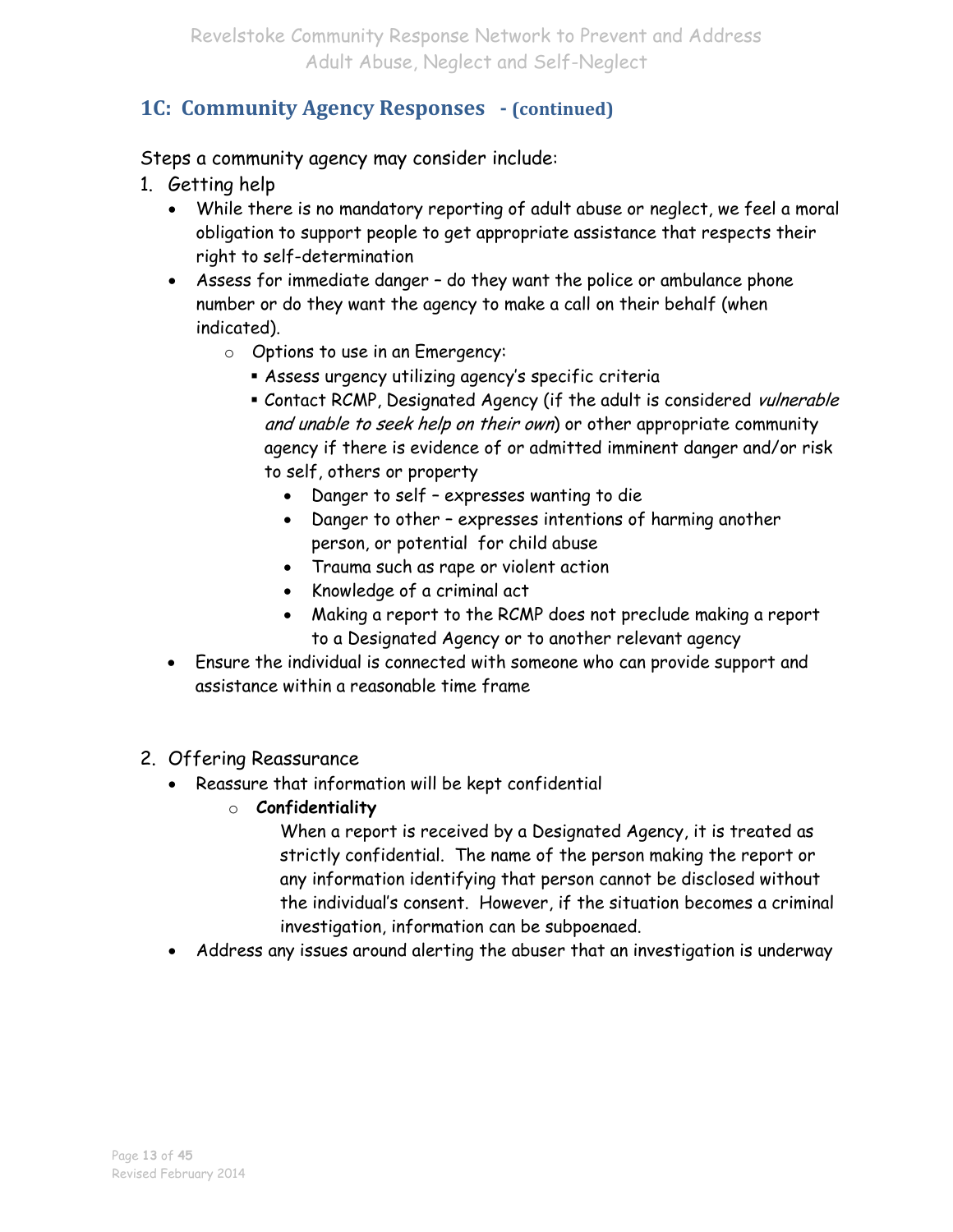#### **1C: Community Agency Responses - (continued)**

#### 3. Gathering information

(We acknowledge that all information collected is subject to confidentiality and must not be disclosed without written consent whenever possible.)

- Talking to an adult about abuse, neglect or self-neglect can be extremely difficult. We may only have one opportunity to interact with an individual.
- A "face to face" interview is preferable but any means by which the adult can communicate is essential to understanding the full complexity of the situation.
- Talk to the adult in a manner which is respectful of them, their language and culture.
- In order to facilitate a timely and appropriate response, information can be obtained from the adult experiencing abuse or neglect or the person making the report.
- Basic information to be obtained includes:
	- Demographics (name, phone number, relationship etc)
	- brief summary of the situation giving rise to the concern
	- Where is the vulnerable adult?
	- Who is currently assisting them?
- 4. Referring to a Designated Agency
	- A referral to a Designated Agency is appropriate when there are concerns an adult is being abused, is living at risk due to neglect or self-neglect, or is having difficulty accessing support and assistance on their own due to a physical restraint, cognitive impairment, handicap, illness, disease, dementia, injury or other condition.
		- o An adult who is capable of making decisions, but making decisions others do not agree with should not be referred to a Designated Agency. A referral for counselling should be considered if the individual is receptive.
	- Consultation with a Designated Agency is appropriate when
		- o You are uncertain about the best course of action for the situation
		- o There is a perceived need for additional supports and/or services
	- Inform the appropriate Designated Agency of all incidents in which support and assistance were refused when the person is incapable of making informed choices
		- $\circ$  For those with a developmental delay contact Community Living British Columbia (CLBC) 250-832-1718
		- o all others, Interior Health (IH) (Community Care Office, Nursing and Home Support, Social Worker or Mental Health) 250-814-2267
	- When referring, if possible, obtain the adult's consent to disclose their information (as per agency policy).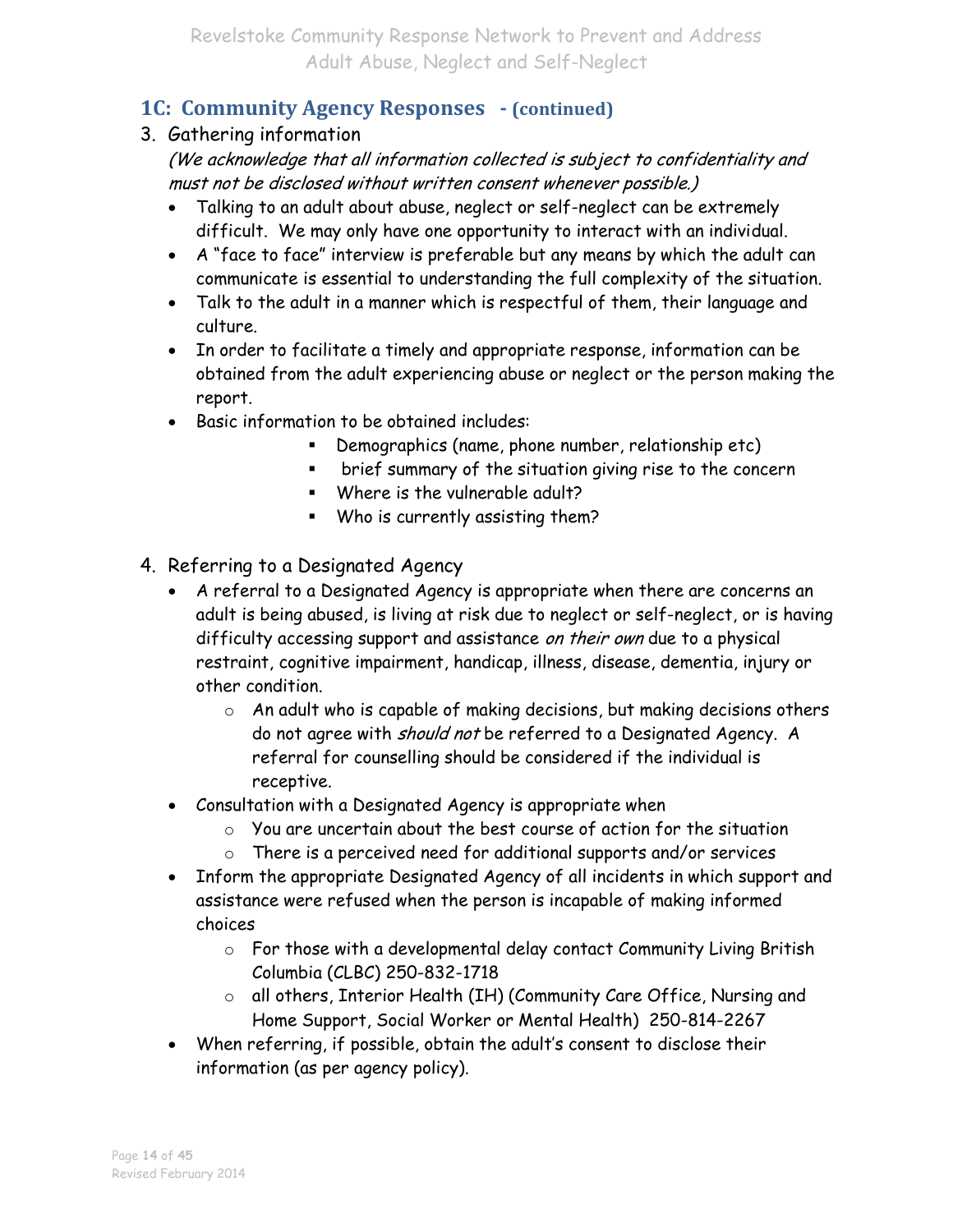#### **1C: Community Agency Responses - (continued)**

- 5. Offering Support (if within the Agency mandate)
	- As a non-designated community agency, offer support in accordance with the mandate of your organization. Services provided will be contingent upon the ability of your agency to respond. You may:
		- o Assume that every adult is "capable" of making decisions surrounding the support and assistance they require, including the right to "live at risk" without any support
		- o Include the adult in decision-making and assume capability at the outset
		- o Offer community resource information
		- $\circ$  Determine if there are other people whom the individual wants involved
		- o Encourage the adult to engage the assistance of people who are supportive and whom they trust (friends, relatives, neighbours) or, inquire if they would give their consent to you contacting people they trust
- 6. Disclosing information
	- Section 62(1) of the Adult Guardianship Act gives the Public Guardian and Trustee and Designated Agencies the right to any information that is necessary in order to carry out the roles assigned to them by the Act. Anyone who has information that a Designated Agency of the Public Guardian and Trustee is entitled to is obligated to disclose the information. We understand that Designated Agencies or the Public Guardian and Trustee must not disclose information they have obtained under the Act unless they are required to do so in order to perform their duties or functions under the Act.
	- Immunity from Legal Action
		- $\circ$  Section 46(3) of the Act says that no action for damages may be brought against a person for making a report or for assisting in an investigation unless the person made the report falsely or maliciously.
	- Employment Protection
		- $\circ$  Under Section 46(4) of the Act, employees cannot be fired, disciplined or discriminated against for making a legitimate report of adult abuse or neglect, or assisting in an investigation.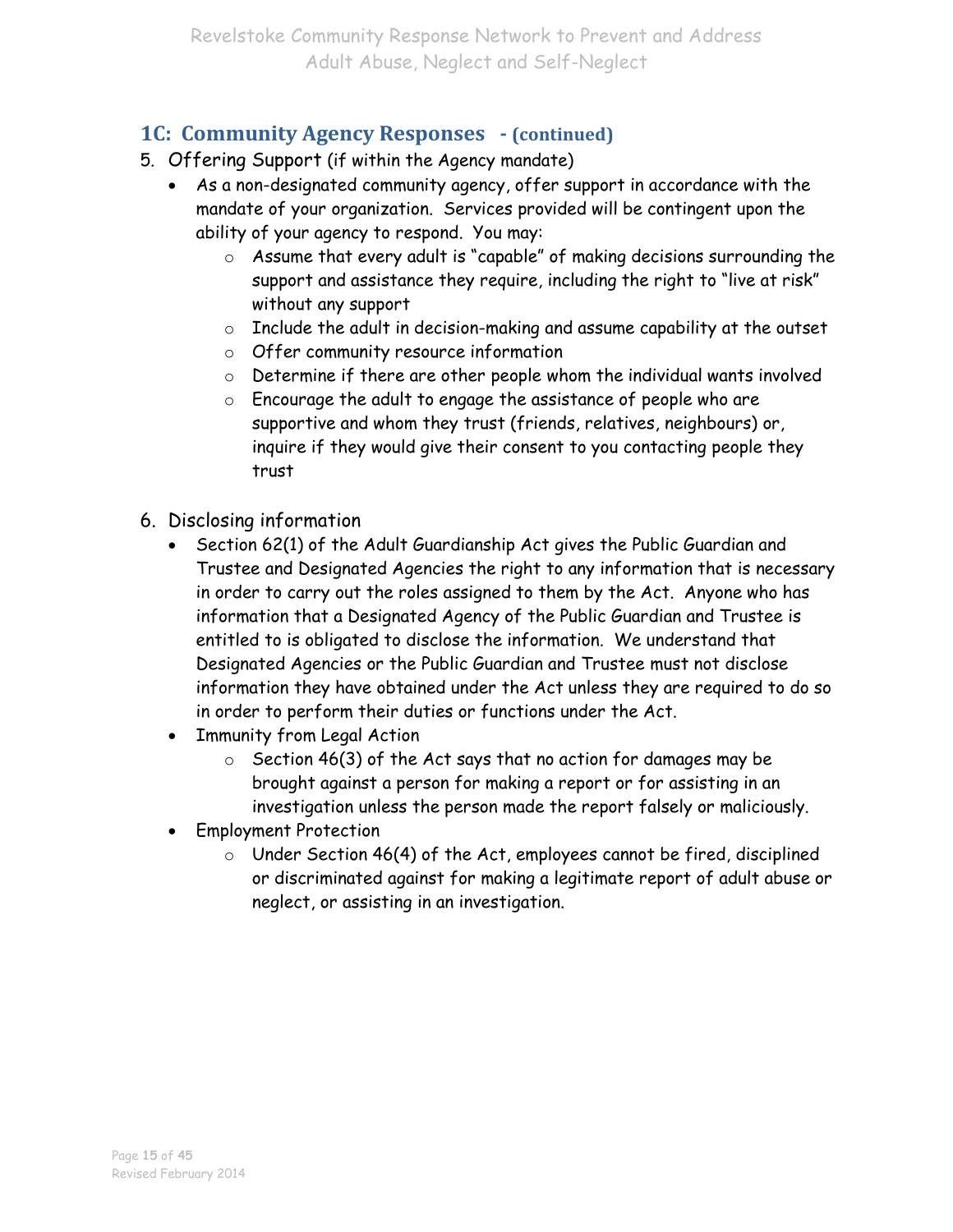# Section Two: Maintaining Continuity in the Network

**A: Vision and Mission of the Revelstoke Community Response Network**

### **Vision**

Vulnerable adults in the community of Revelstoke have the right to live in an environment where they are safe and protected from abuse, neglect or self-neglect.

### **Mission Statement**

The Mission of the Revelstoke Community Response Network is to assist the community to recognize and respond to concerns that vulnerable adults are experiencing abuse, neglect, and self-neglect.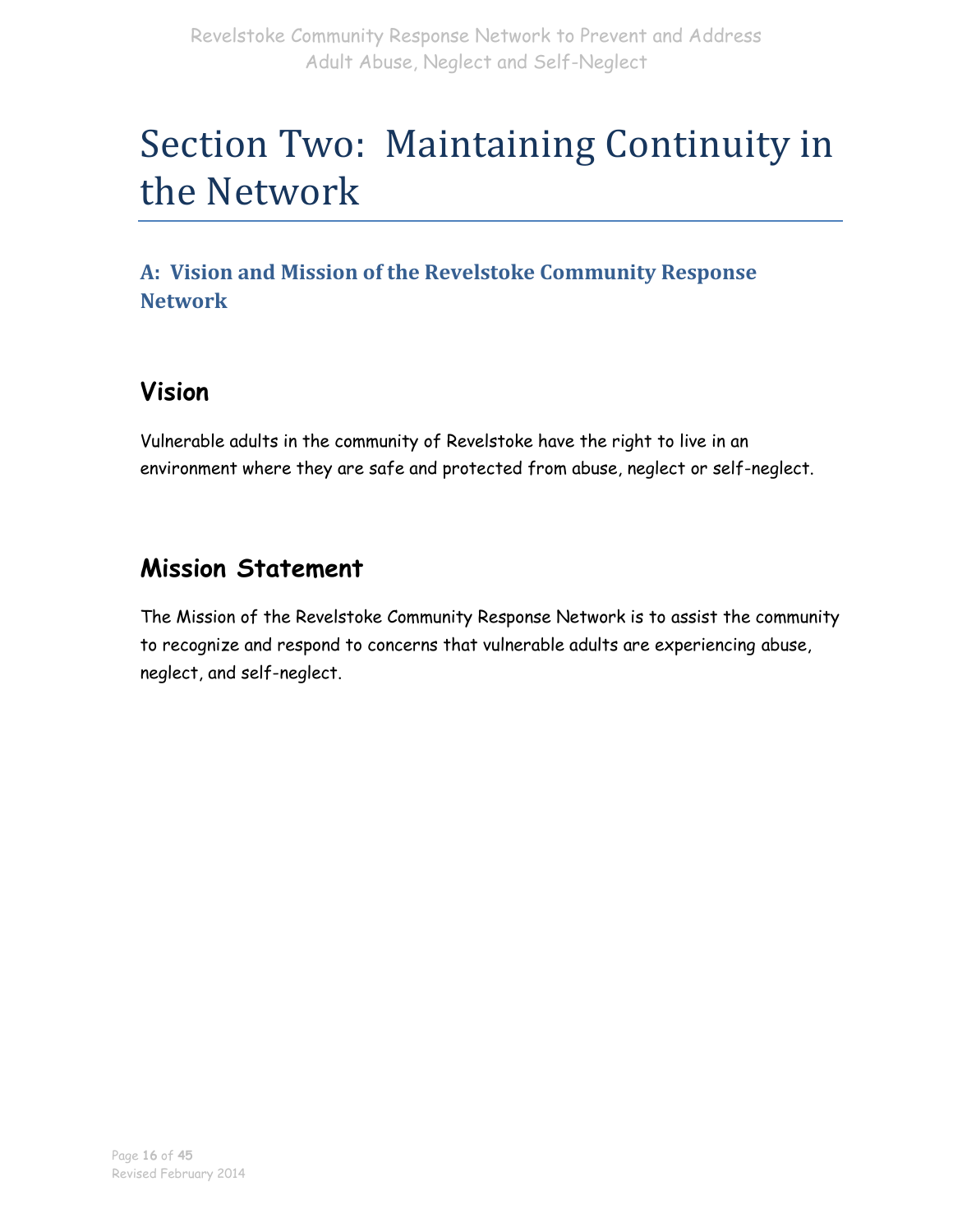#### **2B: Values of the Revelstoke Community Response Network**

#### Respect for Self-Determination

We accept the right of a capable adult to choose to live at risk provided he/she does not infringe upon the rights and safety of others.

#### Equality

We value all members of the Community Response Network working together as equal partners. We decrease power imbalances where possible and support meaningful participation.

#### **Inclusion**

We involve all stakeholders in both the development and implementation stages of our policies, procedures, protocols and regulations.

#### Accessibility

We strive to reach marginalized and isolated community members.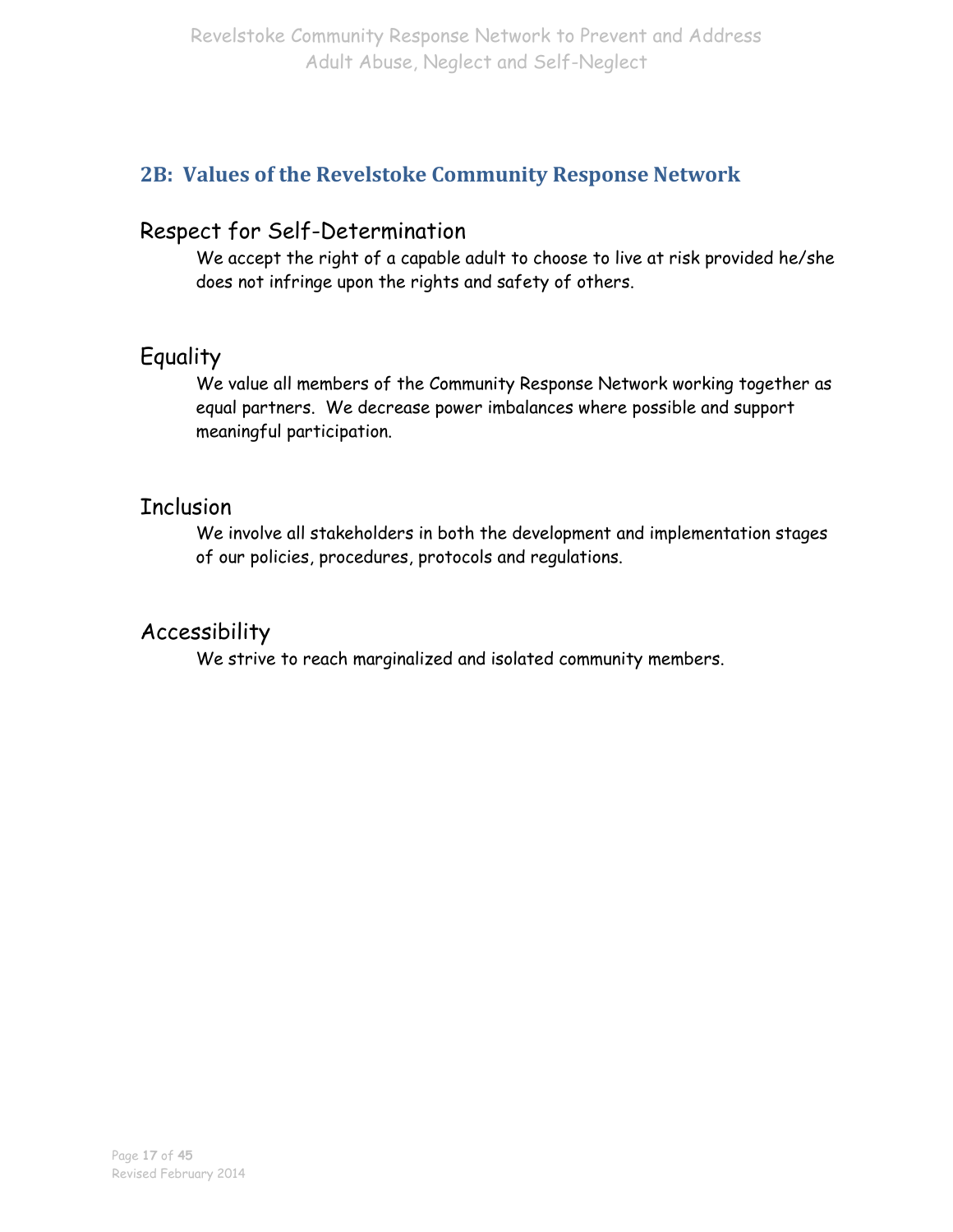#### **2C: Description and Role of a Community Response Network**

The Adult Guardianship Act empowers the Public Guardian and Trustee to organize Community Response Networks (CRN). A CRN is a diverse group of community members (individuals, groups and agencies) that work together to create a coordinated community response to the abuse, neglect and self-neglect of vulnerable adults.

The role of the CRN is to facilitate education and prevention activities that build the community's capacity to address and prevent abuse, neglect and self-neglect.

While the legislation applies to adults in certain circumstances, a CRN is **not** limited to those circumstances. CRNs are intended to promote a coordinated response so support and assistance are offered to any adult in the community who is experiencing, or is at risk of experiencing, abuse or neglect. CRN participants believe that a collaborative approach increases the effectiveness of the community's ability to respond.

1. What a Community Response Network can do:

#### Education:

- Increase community and professional awareness and understanding of adult abuse, neglect and self-neglect.
- Increase community and professional awareness of the role of the CRN and the legislated mandate of Designated Agencies.
- Increase knowledge and skills to maximize a coordinated community response to prevent future abuse, neglect and self-neglect of vulnerable adults.

#### Team and Relationship Building:

- Develop and sustain strong relationships between individuals, organizations and agencies that can provide support.
- Continue to add partnerships to the CRN so as to broaden and strengthen the connection between the CRN our community.
- Offer support and assistance to community agencies and individuals.

#### Advocacy:

- Work toward better coordination of supports and services.
- Recognize that some individuals, sectors or population groups may need specific supports.

#### Community Capacity:

- Increase commitment to address abuse and neglect as it affects individuals, families and communities
- Engage in community outreach.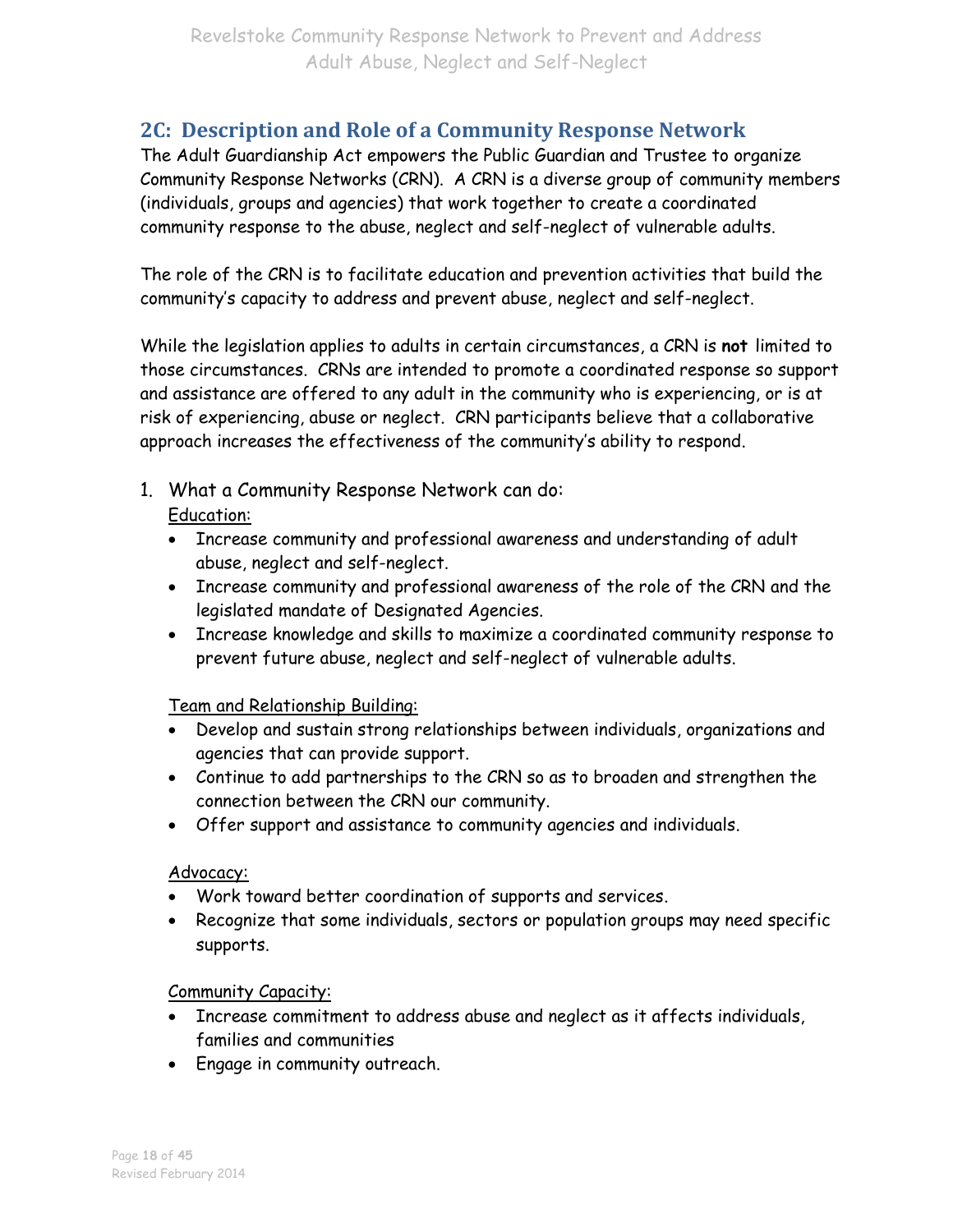#### **2C: Description and Role of a Community Response Network (continued)**

- 2. What a Community Response Network cannot do: Case Manage:
	- Members of the Community Response Network may have a role, in their professional capacity, to intervene in situations of abuse or neglect. However, the role of the CRN is to support networking amongst members and facilitate education and prevention activities.
	- Members of the CRN do not discuss nor disclose personal information during Network meetings.

#### Monitor:

 A Community Response Network has neither the authority nor responsibility to oversee the activity of Designated Agencies or community agencies.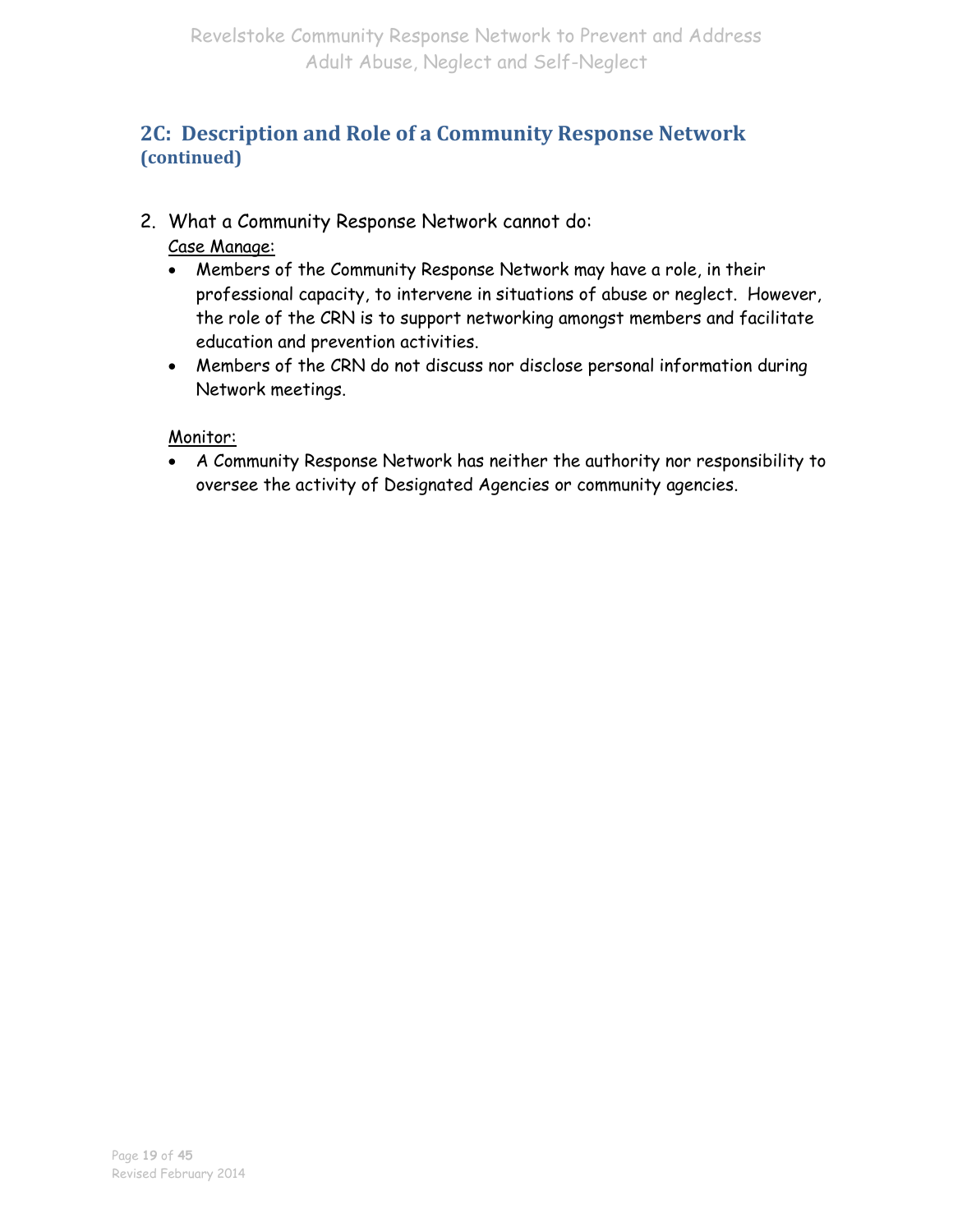#### **2C: Description and Role of a Community Response Network (continued)**

#### 3. Role of the Designated Agency

The Adult Guardianship Act empowers the Public Guardian and Trustee of BC to assign certain agencies, called Designated Agencies, a mandate to look into reports of abuse, neglect and self-neglect of vulnerable adults. The designated agencies are: Regional Health Authorities and Community Living British Columbia.

When a designated agency receives a report of abuse or neglect, it **must**:

- o Look into the situation
- o Involve the adult as much as possible
- o Report the facts to the police if they have reason to believe that a criminal offence has been committed.

In addition, a designated agency **may** do any of the following as appropriate to the situation:

- o Take no further action
- o Gain access to an adult in an emergency or urgent situation
- o Report the situation to the Public Guardian and Trustee, or another agency
- o Assist an adult in accessing various support services
- $\circ$  Assist the adult in obtaining a representative
- o Check further into situations in which an adult is refusing help and may be incapable
- $\circ$  Apply to the court for an interim order to keep the abuser away
- o Develop a plan outlining ways to support an adult
- o Request an assessment of capacity
- o Apply to the court for a Support and Assistance Order

These are some of the situations in which the designated agency will **not need** to become involved:

- o When informal support is enough
- o When supports or services are offered by other community agencies and are accepted by the adult
- o When the adult does not agree to accept the supports or services, and is capable of making decisions

The legal mandate of Designated Agencies gives them access to legal tools such as Restraining Orders and Support and Assistance Orders. They also have ways to gain access to a vulnerable adult when access has been denied.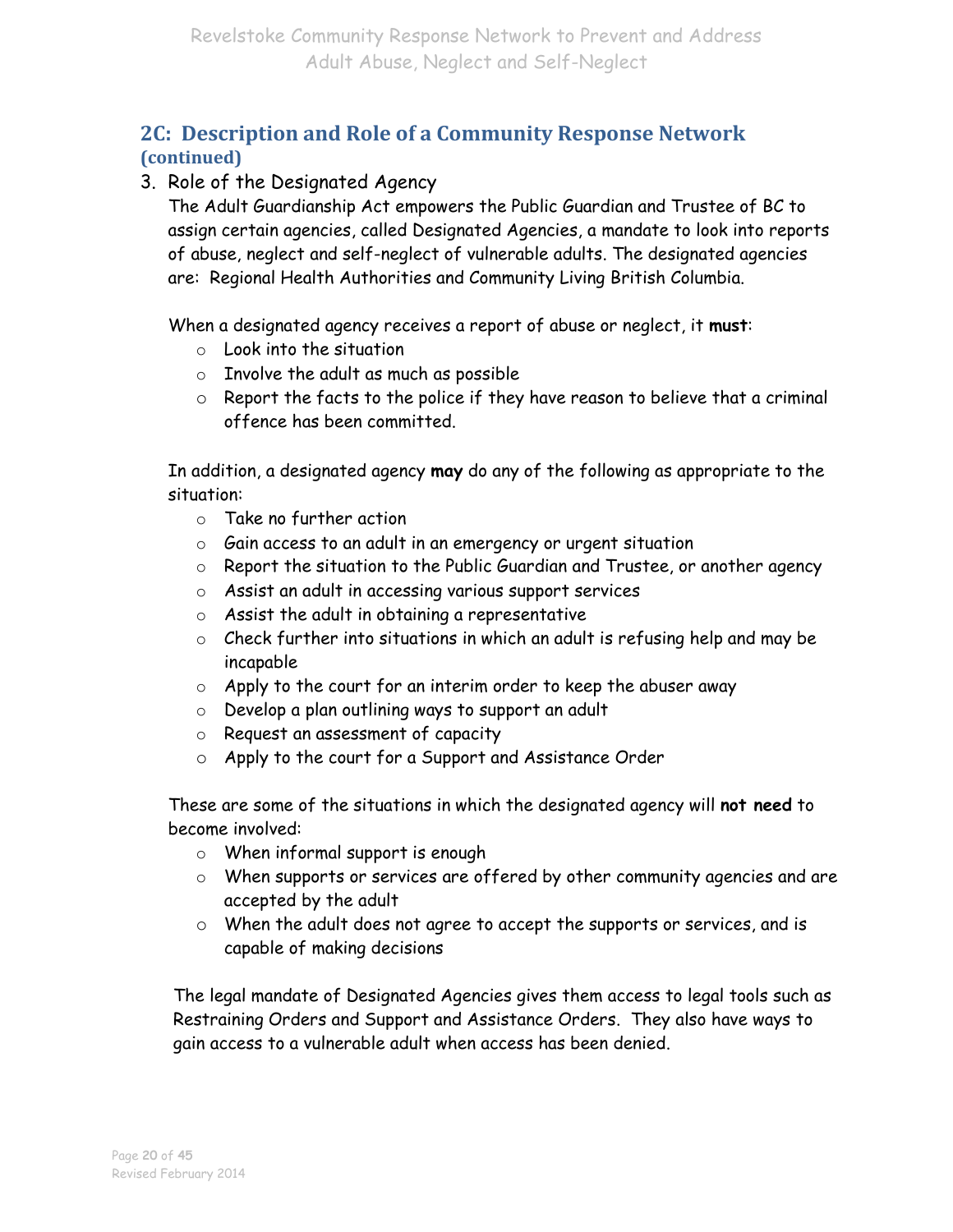#### **2C: Description and Role of a Community Response Network (continued)**

#### 4. Role of the Individuals and Community Agencies

Any member of the CRN may hear of a situation of abuse or neglect from the adult themselves, or from a concerned supporter. Depending on circumstances, the CRN member may:

- Ask the adult how they would like to be assisted
- Offer support and assistance to the adult
- Offer to refer the adult to someone else who can help
- Refer the adult to the appropriate Designated Agency if the adult is apparently abused, neglected or self-neglecting and thought to be unable to seek support and assistance on their own.

If the adult **can** seek help on their own, the CRN Member may provide the contact numbers for information, counselling, problem-solving or support.

If the adult **cannot** seek help on their own (meaning they are vulnerable) and someone is concerned they are being abused or neglected, a Designated Agency should be contacted.

If the vulnerable adult has a developmental delay, the Designated Agency to be contacted is Community Living British Columbia (CLBC). The phone number for the Provincial office is 1-877-660-2522. Community Living British Columbia Services for Revelstoke and surrounding area are delivered from the Salmon Arm office which can be reached at 250-832-1718.

If the adult does not have a developmental delay but unable to seek support and assistance on their own due to cognitive or physical issues (ie: restraint, physical handicap, illness, disease, injury or other condition), the Designated Agency to be contacted is Interior Health. In Revelstoke, the Community Care can be reached at 250-814-2267.

Designated Agencies are always available to consult regarding how to respond to a concern of adult abuse, neglect and self-neglect. An adult who is capable of making decisions, but making decisions others do not agree with should not be referred to a Designated Agency. A referral for counselling should be considered if the individual is receptive.

#### 5. Role of the Police

The RCMP commits to preserving the peace, upholding the law and providing quality service in partnership with the community.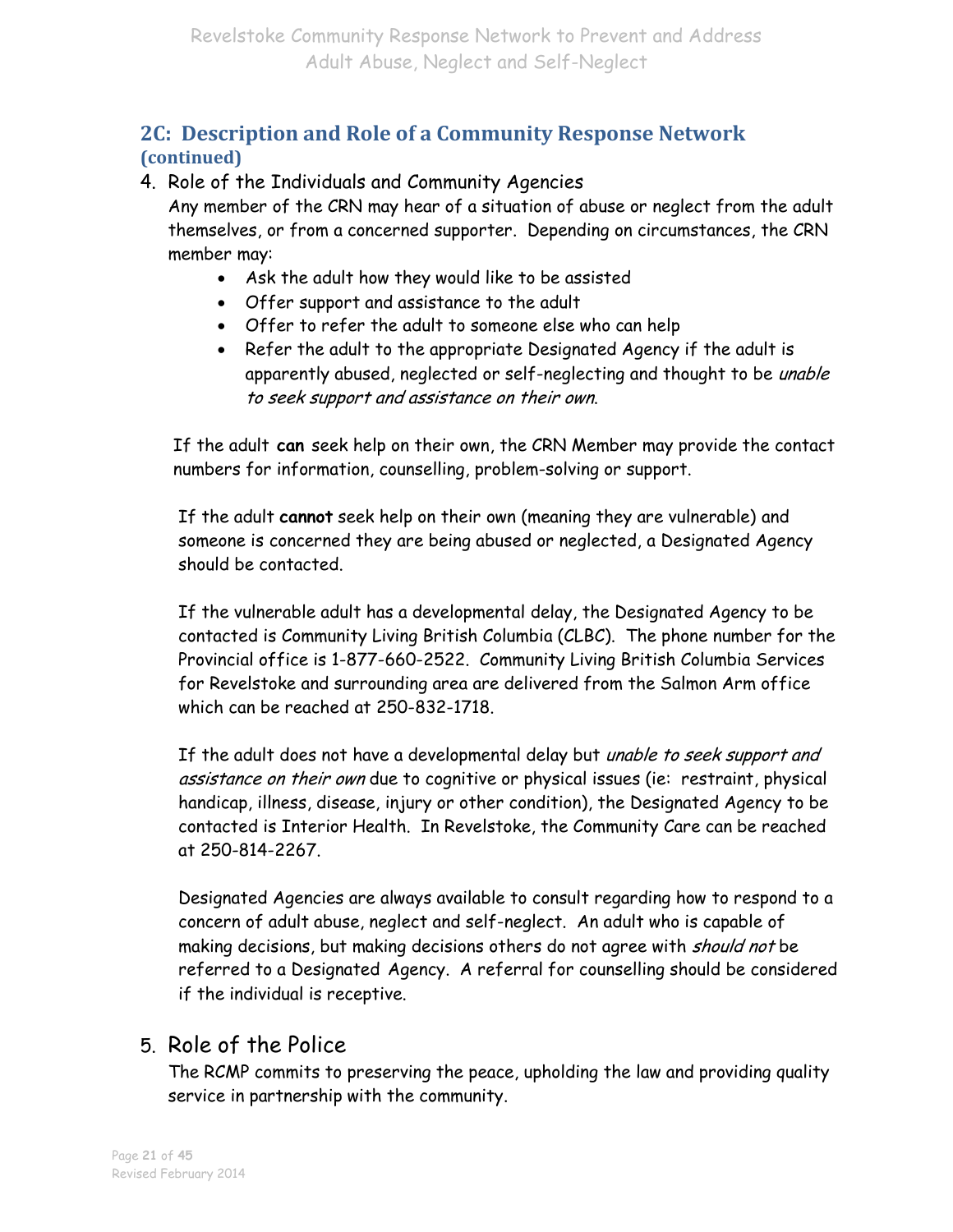# Section Three: Guidelines for Working Together as a Community Response Team

The guidelines presented here are intended to facilitate collaboration amongst professionals in our community.

Our response, individually and collectively, to issues of abuse, neglect and self-neglect is guided by the principles of the Adult Guardianship Legislation and best practices guidelines.

- 1. Sharing Information
	- The CRN, as an entity, does not discuss or intervene in actual individual situations; therefore no personal information is shared.
	- No "case management" discussions take place during CRN meetings as case management is not an activity of the CRN, as a group.
	- All participants are kept informed and share information with each other.
	- CRN members may use realistic scenarios in order to learn and plan how to maximize community resources and create the best coordinated community response. However, scenarios will not contain details that would identify any real-life situation.
- 2. Protecting Confidentiality
	- We acknowledge that CRN members are accountable to specific privacy legislation (i.e. FOI) and/or their own internal agency policies and procedures. Specific information regarding those being supported is not discussed at the CRN table.
	- The principle of confidentiality also applies to information individual CRN members choose to share about themselves at the CRN table.
- 3. Making Decisions
	- Principles of inclusion, power sharing and meaningful participation will guide decisions about the work of the CRN (i.e. people affected by the decision should be included, whenever possible and appropriate).
	- Each contribution will be valued, and whenever possible, our goal is shared agreement.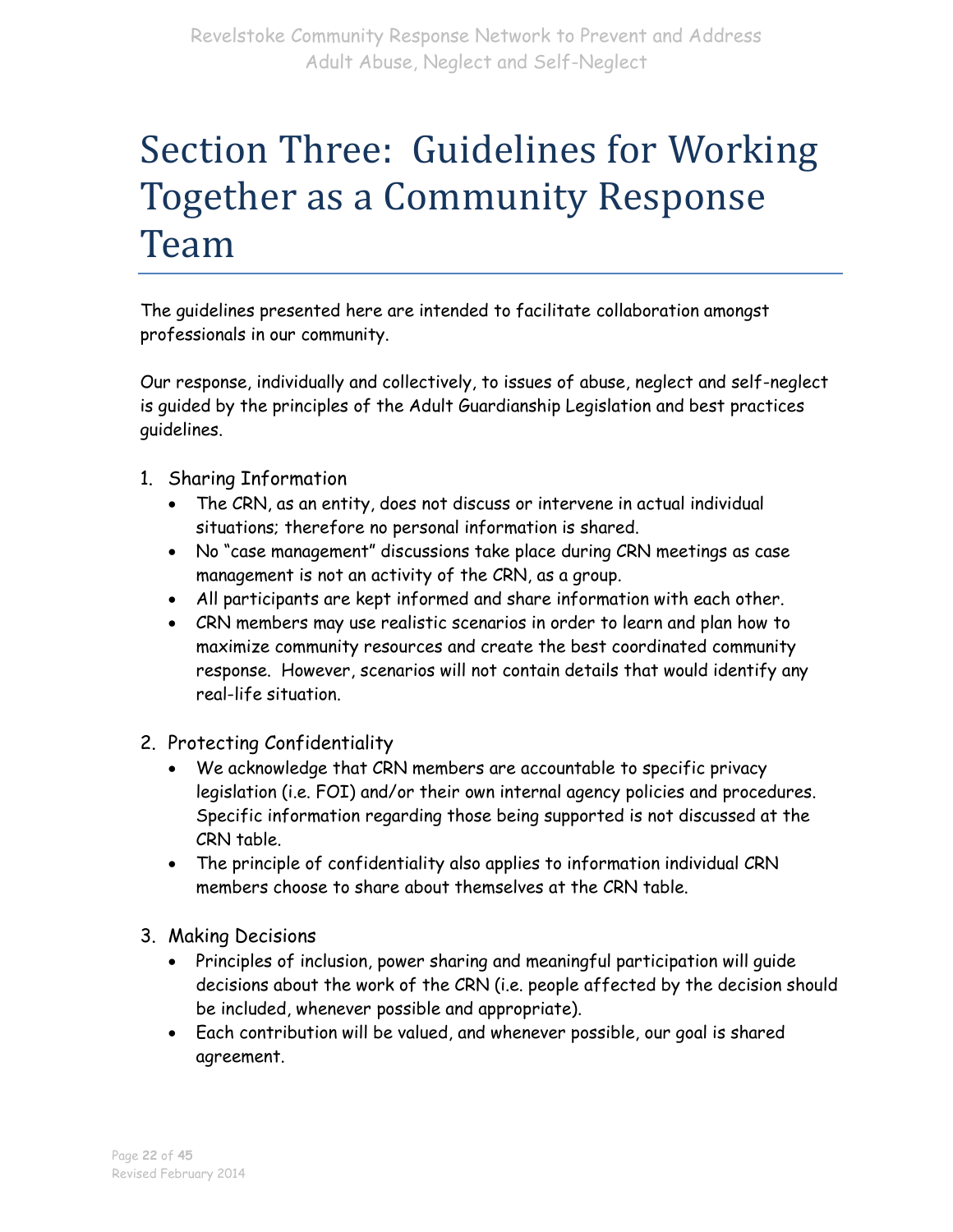#### **3: Guidelines for Working Together as a Community Response Team (continued)**

- 4. Resolving Differences
	- We recognize that we will have differences of opinion because our CRN is comprised of a diverse group of participants. We candidly identify and acknowledge our differences by finding approaches that work for everyone.
	- We identify barriers to communication and work to remedy them**.**
- 5. Ensuring Accountability
	- Each member of the CRN is committed to following best practices and working in a collaborative and supportive way to ensure adults receive assistance and more adults are connected with existing services and supports.
	- We will fulfill our roles in keeping within the mandates and regulations of applicable legislation, as well as our own organizational policies and procedures.
- 6. Identifying Gaps and Barriers
	- We will continue to identify and address gaps and barriers in services and supports to ensure adults experiencing abuse, neglect or self neglect have access to assistance.
- 7. Building Team Relationships Amongst CRN Members
	- Building and enhancing collaborative relationship among individuals and agencies in our community will increase our community's capacity to respond to issues of adult abuse, neglect and self-neglect.
	- We will endeavour to create an environment that promotes:
		- o safety and trust
		- o shared leadership
		- o shared learning
		- o shared decision-making
		- o opportunity to change
		- $\circ$  a commitment to the future, to continuity and to accountability with each other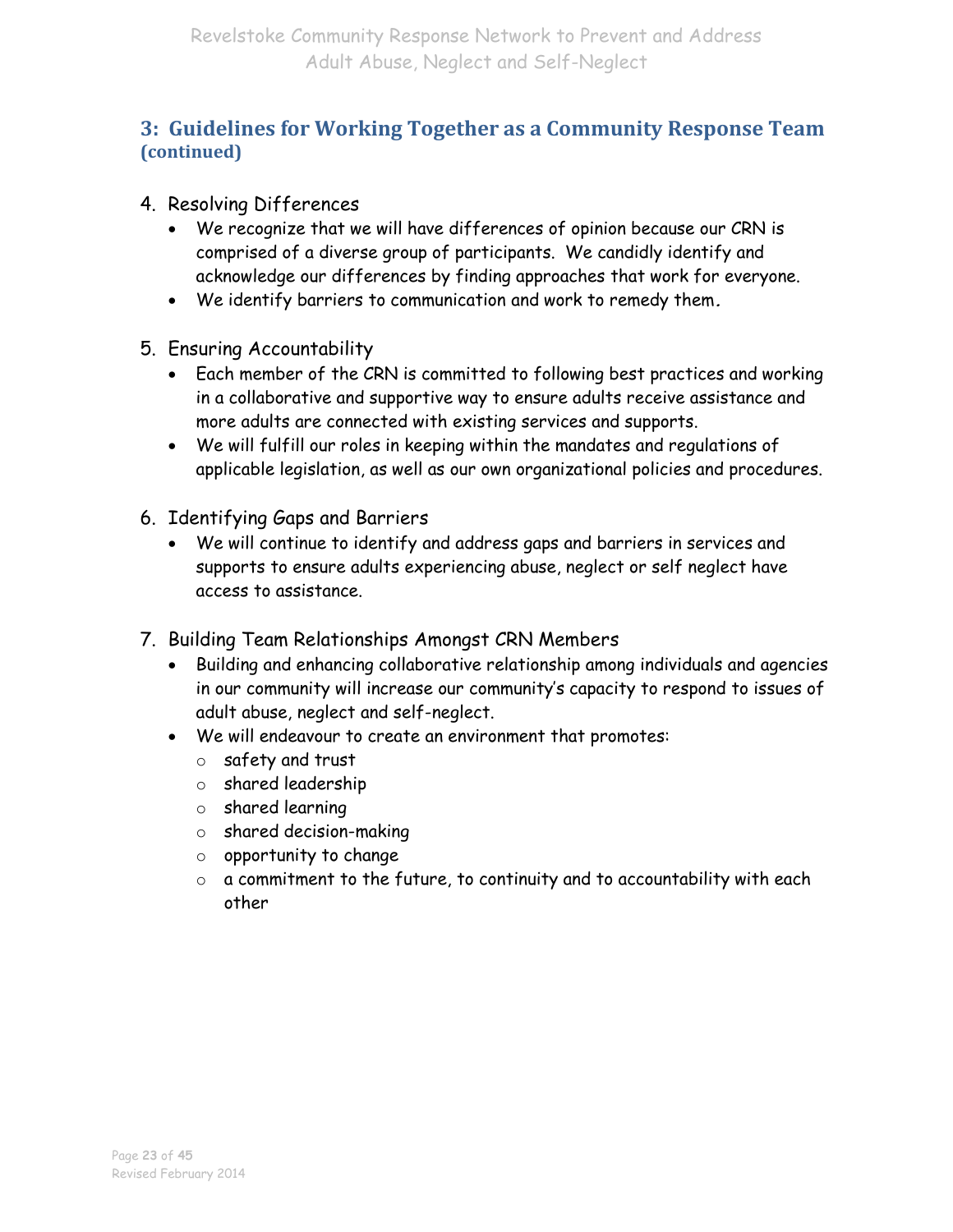#### **3: Guidelines for Working Together as a Community Response Team (continued)**

- 8. Building Relationships With the Larger Community
	- CRN members are committed to building and maintaining strong relationships with other community members. We believe adults in our community are safer and receive the most effective support when each community member is valued and we foster inclusive and supportive community relationships.
- 9. The Role of Ethics
	- We are committed to principled and ethical action as we strive to find a balance between the right to individual autonomy and declining capability.
	- We share a responsibility to demonstrate the highest standards of personal integrity, trustworthiness, fortitude and care in these duties. In this way, confidence and trust in each other will be inspired.
	- We will follow the principles set forth in the Adult Guardianship Legislation when making decisions that affect the life of an adult served by this legislation. (These principles are articulated in Section 5E on page 44 of the Revelstoke Community Response Network Community and Inter-agency Protocol).
	- Specific ethical concerns can arise over
		- o Differing interpretations of what can be considered abuse and neglect
		- $\circ$  A presumption of capability
		- o Confidentiality
		- o Who is responsible to respond to a specific situation of abuse, neglect or selfneglect
		- $\circ$  The difference between having a mandate and having opportunities to develop creative strategies to support the adult
		- o The difference between Law (legislative act and regulation, directives) and Ethics (moral principles, values and beliefs)

#### 10. Addressing Ethical Questions

- Consultation amongst CRN members is essential when addressing ethical questions.
- Ethical questions sometimes arise when principles conflict with one another and/or point to different courses of action. In this situation, one would want to ask:
	- $\circ$  Is the thinking about this situation polarized (ie 'either/or' thinking)? Is there a way to shift this kind of thinking?
	- o Is there one principle that carries more weight? Principles do not have a rank order so autonomy is not always more important than safety/protection.
	- o How much are we infringing on this person's autonomy?
	- o How much harm to other people is likely?
	- o What have we done in similar situations?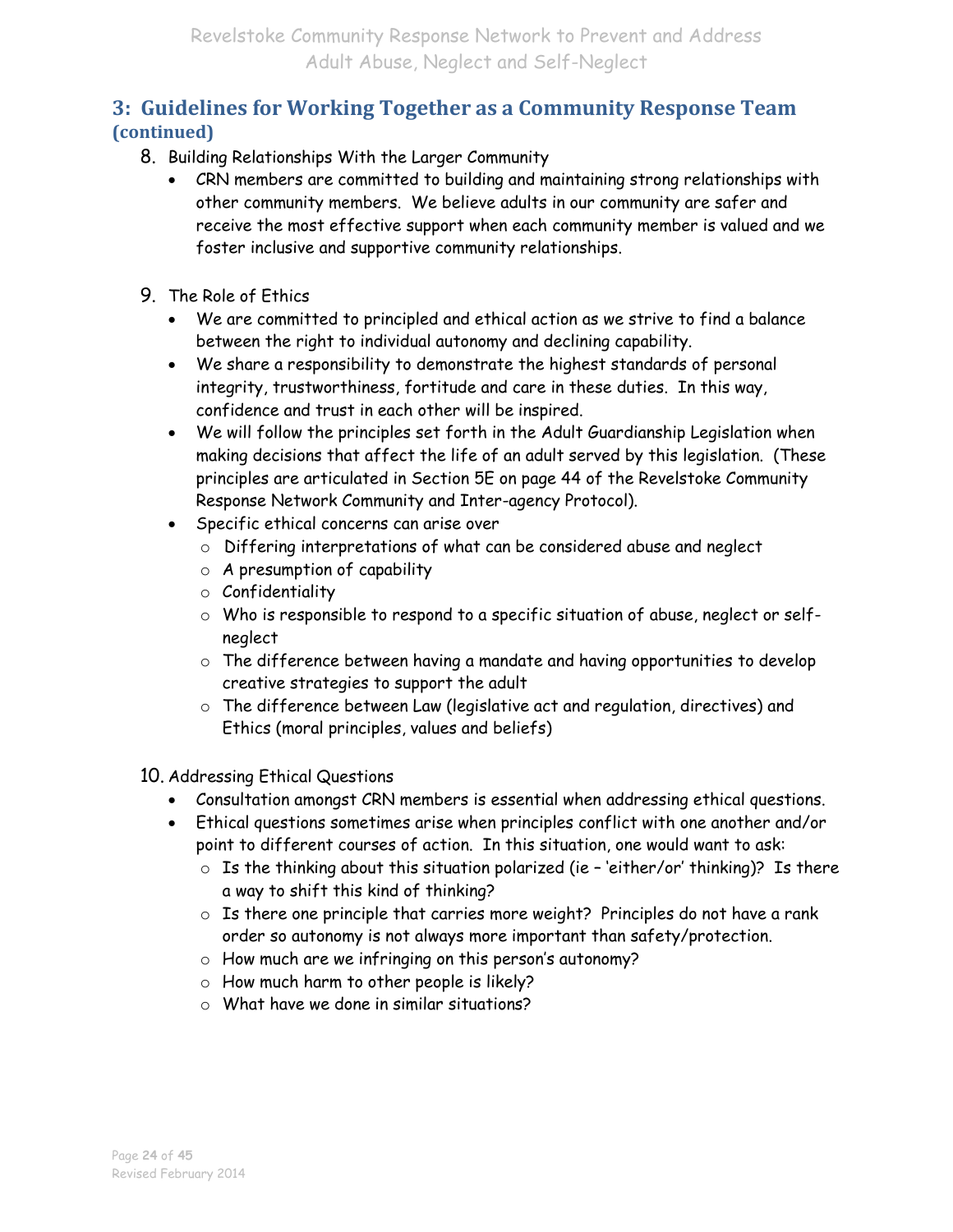#### **3: Guidelines for Working Together as a Community Response Team (continued)**

#### 11. Making Ongoing Commitments

Community Outreach

- We will reinforce the concept of "connectedness" between community organizations, agencies and citizens
- We will strive to increase our community's capacity to prevent and address the issues of abuse, neglect and self-neglect.

#### Increasing Professional and Public Awareness

- We will promote communication and cooperation among disciplines
- We will raise awareness in the community regarding its role in keeping people safe.

#### Education and Training

 We will provide information and engage in educational activities regarding the issues and dynamics of abuse, neglect and self-neglect.

#### Advocacy

- We will endeavor to provide access to information that will protect or support vulnerable adults in our community.
- We will interact with local, regional, provincial and federal government organizations working to end the abuse, neglect and self-neglect of vulnerable adults.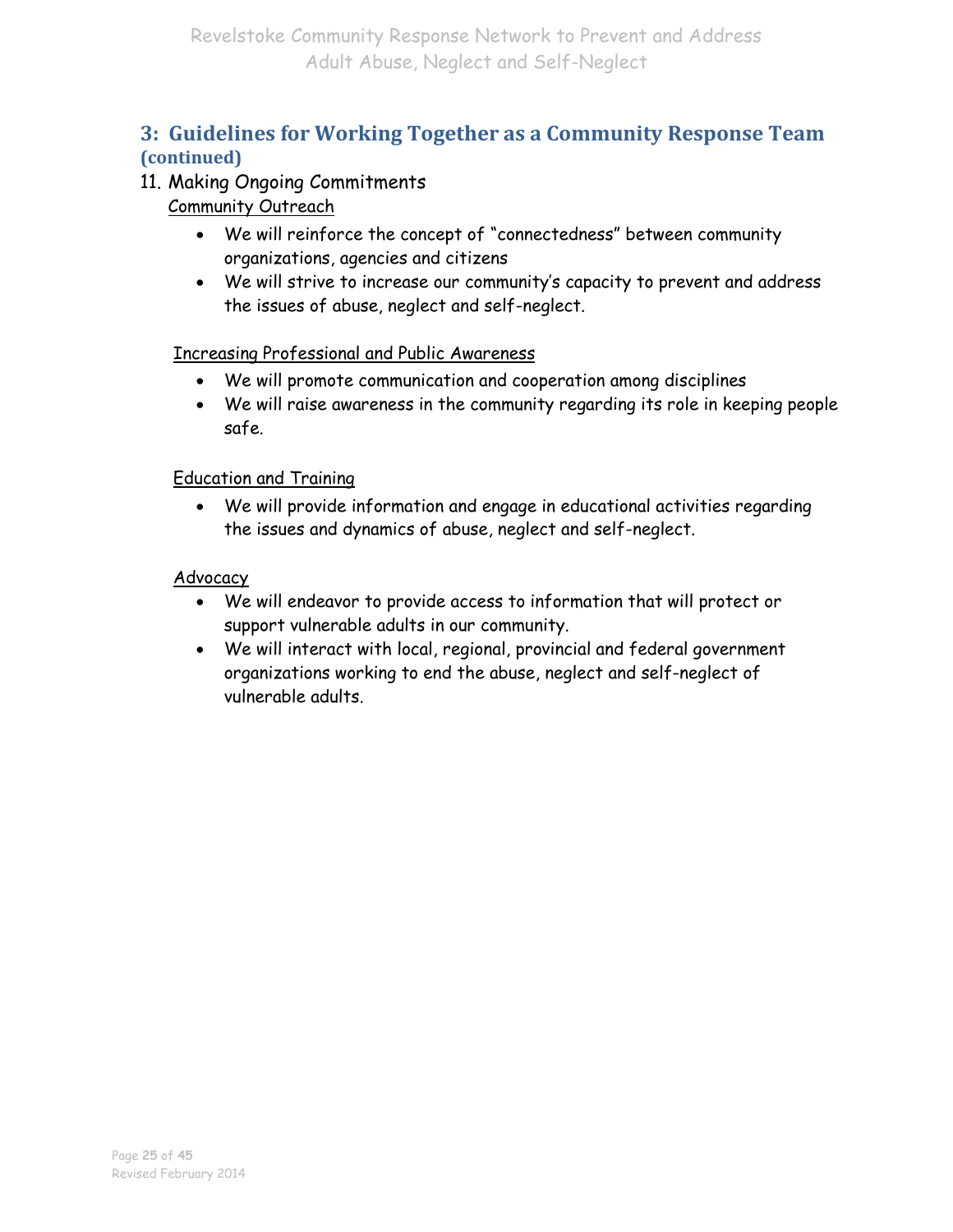# Section Four: Guidelines for the General Public

#### **A: Signs that Someone Might Need Help (from BC CRN Gatekeeper Training)**

Members of the general public may notice or observe changes in the appearance, behaviours or daily routines of a friend, neighbour, or acquaintance. These changes may alert you that the person is in trouble or potentially at risk. If you notice any one or a combination of the indicators below, you may contact the person, community agency or Designated Agency you think can offer assistance.

- 1. Personal Appearance
	- Unkept appearance
	- Dirty or uncombed hair
	- Unshaven
	- Dirty clothes
	- Inappropriate clothing for the weather
	- Body odors
- 2. Conditions of the Home
	- Exterior or interior are in poor repair
	- Old newspapers are lying around
	- Calendar is on the wrong month or year
	- Little or no food
	- Strong odors
	- pets appear neglected
	- garbage is piling up
	- signs of hoarding behaviour
	- walks are not shoveled/grass is not cut/yard is not maintained
- 3. Sudden Physical Loss
	- Loss of hearing or sight
	- chronic or acute physical illness
	- inability to move easily or loss of balance
	- loss of bowel and/or bladder control
- 4. Mental and Emotional Health
	- Confusion and/or disorientation
	- Inappropriate responses
	- Repetitiveness while talking
	- Suspiciousness
	- Alcohol and/or drug abuse
	- Appears sad or "blue"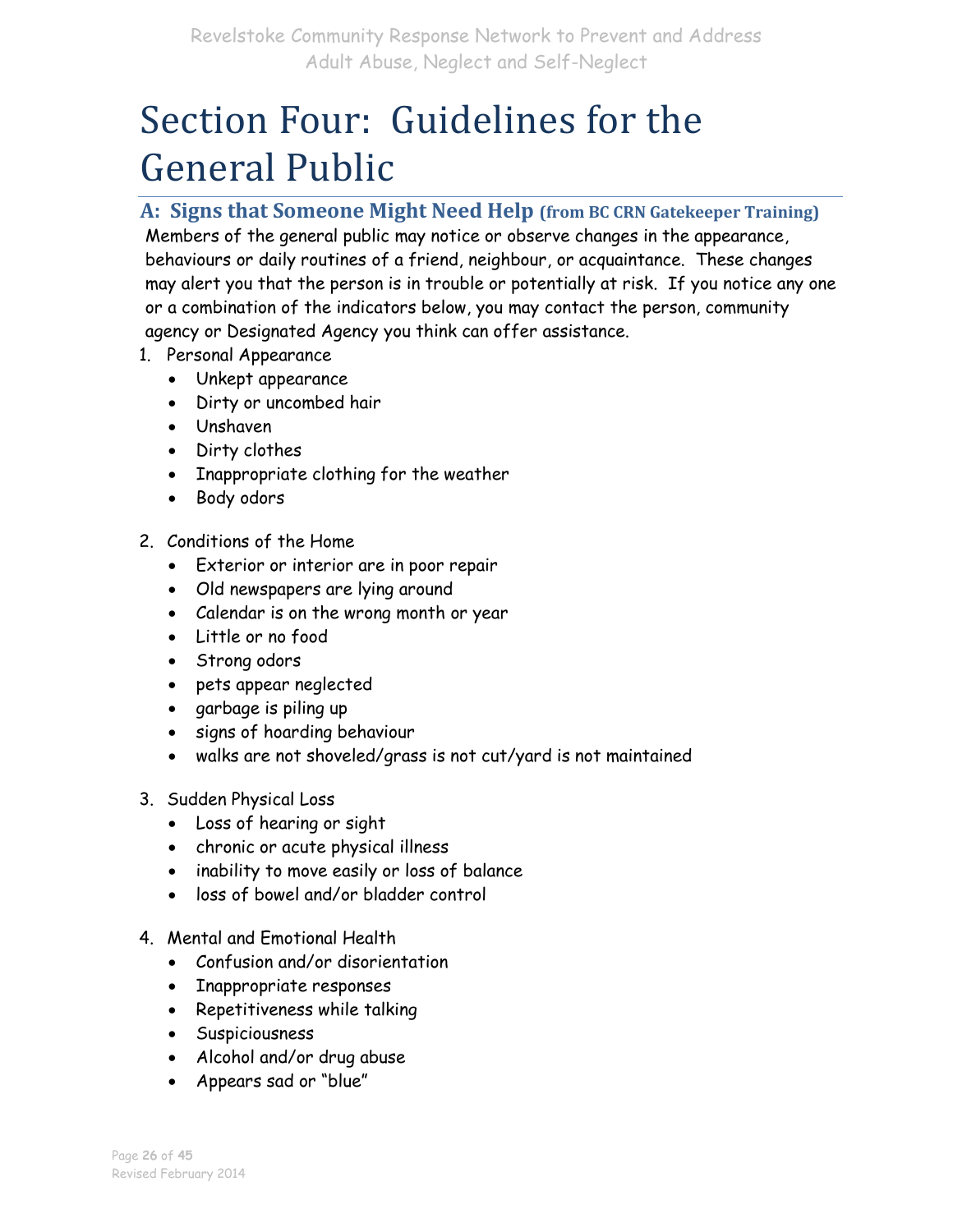#### **4A: Signs that Someone Might Need Help**

- 5. Social Problems
	- Being homebound
	- Lack of social relationships
	- No mention of family or friends
	- Lack of social interests
- 6. Economic Problems
	- Inability to manage finances or maintain lifestyle
- 7. Personality Changes
	- Increased withdrawal or isolation
- 8. Caregiver Stress
	- Resistance on the part of a caregiver to accept help for a spouse/family member
- 9. Suicide Threats
	- Subtle statements or direct threats to self-harm
- 10. Financial Abuse
	- Misuse of a person's funds
- 11. Physical Abuse
	- Bruising or flinching when touched
- 12. Dementia
	- Irreversible loss of intellectual function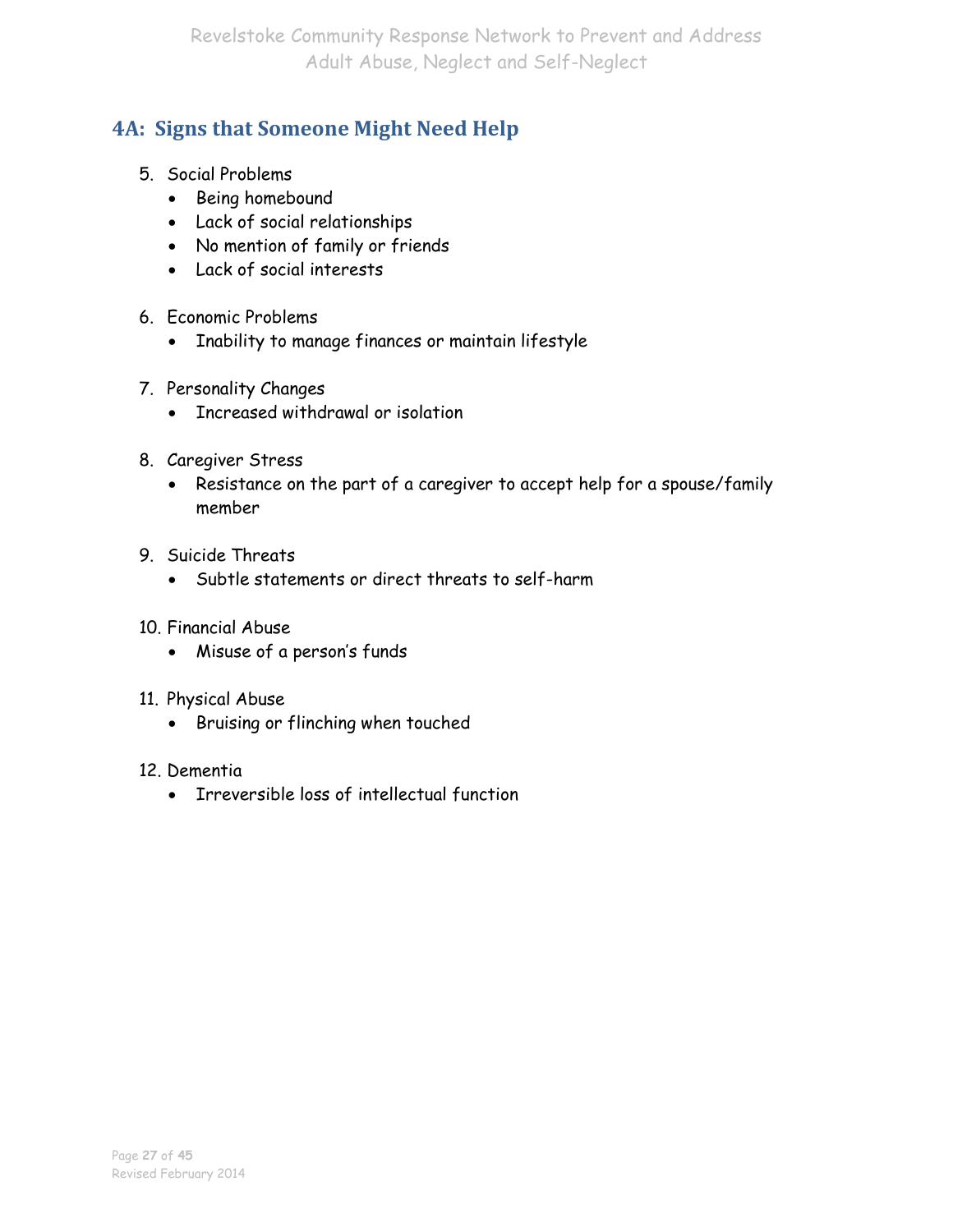#### **4B: Responding to Situations of Abuse and Neglect**

This section may be of assistance to individuals and agencies not familiar with responding to situations of abuse and/or neglect. It describes how a member of the Revelstoke CRN will respond to a call or concern raised by a member of the general public. If members of the general public are unsure how to respond, they are encouraged to contact the person, community agency or Designated Agency they think can offer assistance.

#### 1. Advocacy

- An advocate may be:
	- o a family member, friend, peer counselor
	- o a member of a community organization
	- o a person can also be a self-advocate if s/he is able to stand up for her/himself.
- In some cases, the support of family, friends or community advocates may need to be supplemented by legal advocacy to protect the legal rights of an abused or neglected adult.
- It is always up to the abused or neglected adult to determine the type of advocacy desired.
- An advocate may offer support with:
	- o exploring options
	- o identifying resources that may be of benefit
	- o explaining the support being offered to the adult
	- o keeping track of whether the services being provided really benefit the adult
- Advocacy may include participation in activities related to the elimination of abuse, neglect and self-neglect such as community development, lobbying, education and prevention.
- If a conflict arises such that a person or agency cannot to be involved in advocacy action, by choice or policy, the situation will be discussed by members of the CRN following agreed upon guidelines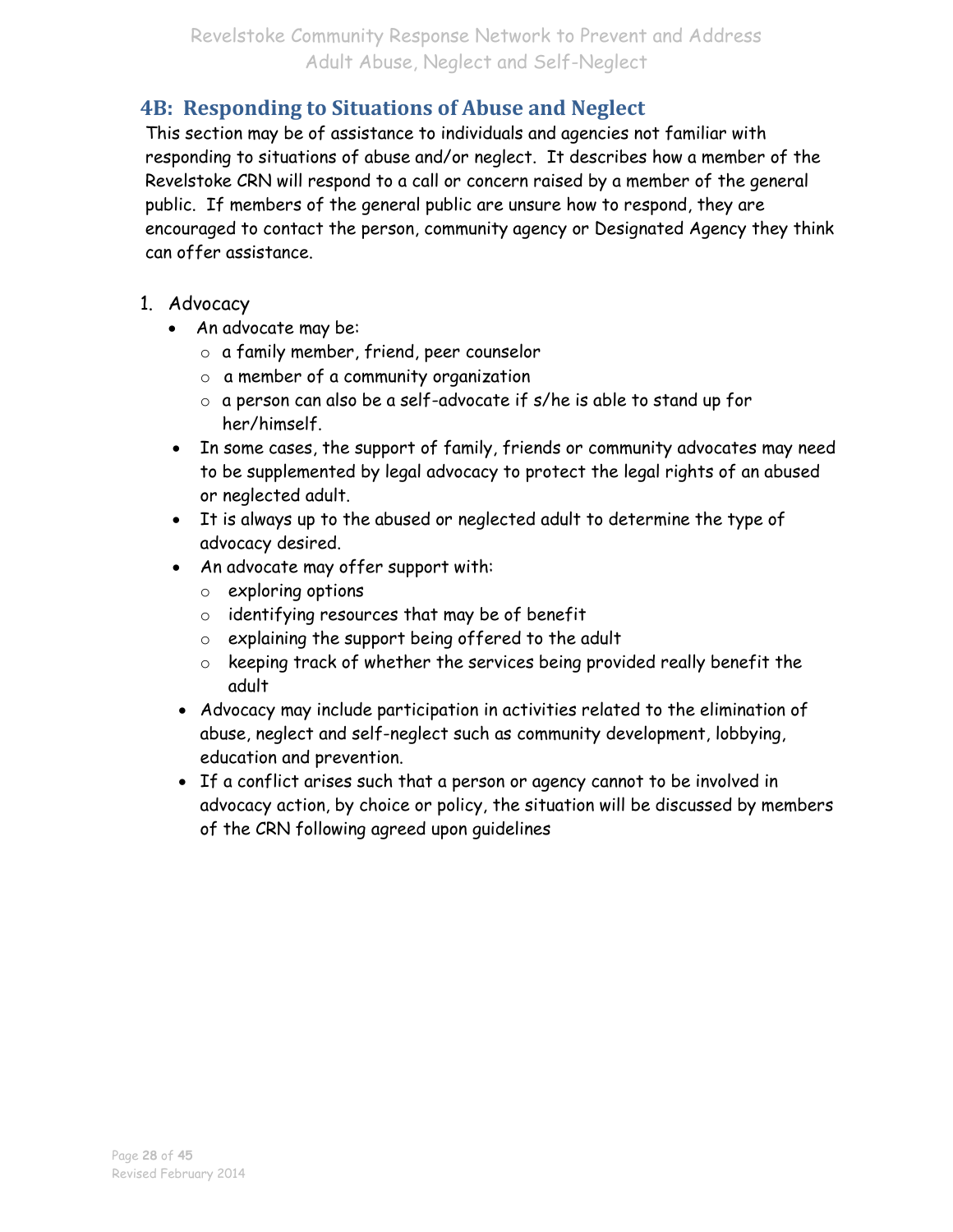- 2. Ethical Action
	- An effective CRN team is committed to principled and ethical action.
	- Using an ethical framework to guide CRN discussions ensure that CRN practices reflect the shared values and beliefs of the group's members and the principles of the Adult Guardianship legislation.
	- We share a responsibility to demonstrate the highest standards of personal integrity, trustworthiness, fortitude, and care as we work collaboratively to fulfill our duties and responsibilities. In this way, confidence and trust in each other will be inspired.
- 3. What a CRN Participant Will Do If They Get a Call
	- If we think an adult needs help, we will first talk to them to find out how we might assist.
	- When a situation of (alleged) abuse or neglect comes to our attention, we will ensure that the individual gets connected with someone who can provide support and assistance within a reasonable time frame.
	- We acknowledge that CRN members will offer support in accordance with the mandate of their organization contingent upon the ability of the organization to respond.
- 4. Talking to the Adult How and When
	- We will be guided by the Principles of the Adult Guardianship Act and the Values (outlined in Section 5E; page 44 and Section 2B; page 17) of the Revelstoke CRN Community Protocol.
	- We will ask (in a way that is appropriate to the adult's skills and abilities) if help is wanted. If possible, we will talk directly with the adult. A face to face meeting is preferable but not required. The meeting should not take place in the presence of someone suspected of abusing or neglecting the adult.
	- Find out from the adult if there are trusted people who might help, including advocates and community service providers. Get the adult's permission to speak with them.
	- We will let them know about what help is available.
- 5. How and When to Involve Trusted People
	- We recognize the importance of involving other people and will encourage clients to engage the assistance of people who are supportive and whom they trust (friends, relatives, neighbours, etc.).
	- In order to maintain the adult's privacy and safety, we will only share as much information with these individuals as they need to know.
	- We will take great care not to include an alleged abuser in planning as this can put the vulnerable adult at greater risk.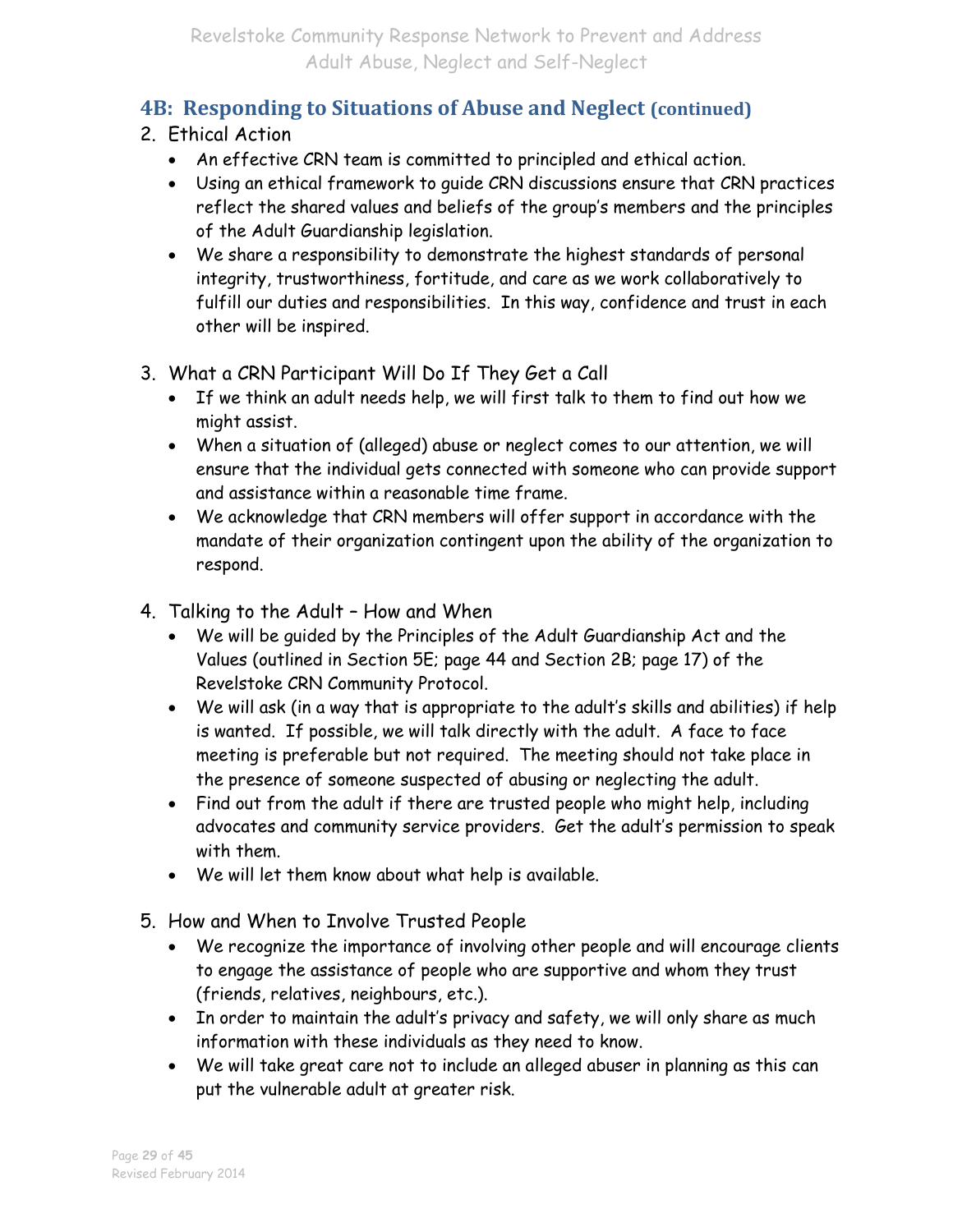- 6. Offer Support to the Adult
	- We will be guided by the Principles enshrined in the Adult Guardianship Act and the Values (outlined in section 5E; page 44 and section 2B; page 17) of the Revelstoke CRN Community and Inter-agency Protocol.
	- CRN members will offer informal support or, with the adult's consent, make a referral to an agency that will offer support in accordance with their mandate.
- 7. Supports Available if the Adult is Unable to Remain in Their Own Home
	- The CRN will remain aware of current resources in the community (i.e. Revelstoke Social Services and Community Directory).
- 8. When and How Referrals Will be Made
	- If we hear about a situation of abuse or neglect, we will make sure that individual gets connected with someone who can help.
	- Where we have concerns that the adult may not be able to get connected to assistance on their own, we will ask their permission to contact the person or agency we think can offer assistance. We will call that agency to provide a brief report of the situation and to ensure a referral is appropriate.
		- $\circ$  If the adult does not give this consent but we remain concerned about the adult's ability to seek support and assistance, we will contract the appropriate Designated Agency.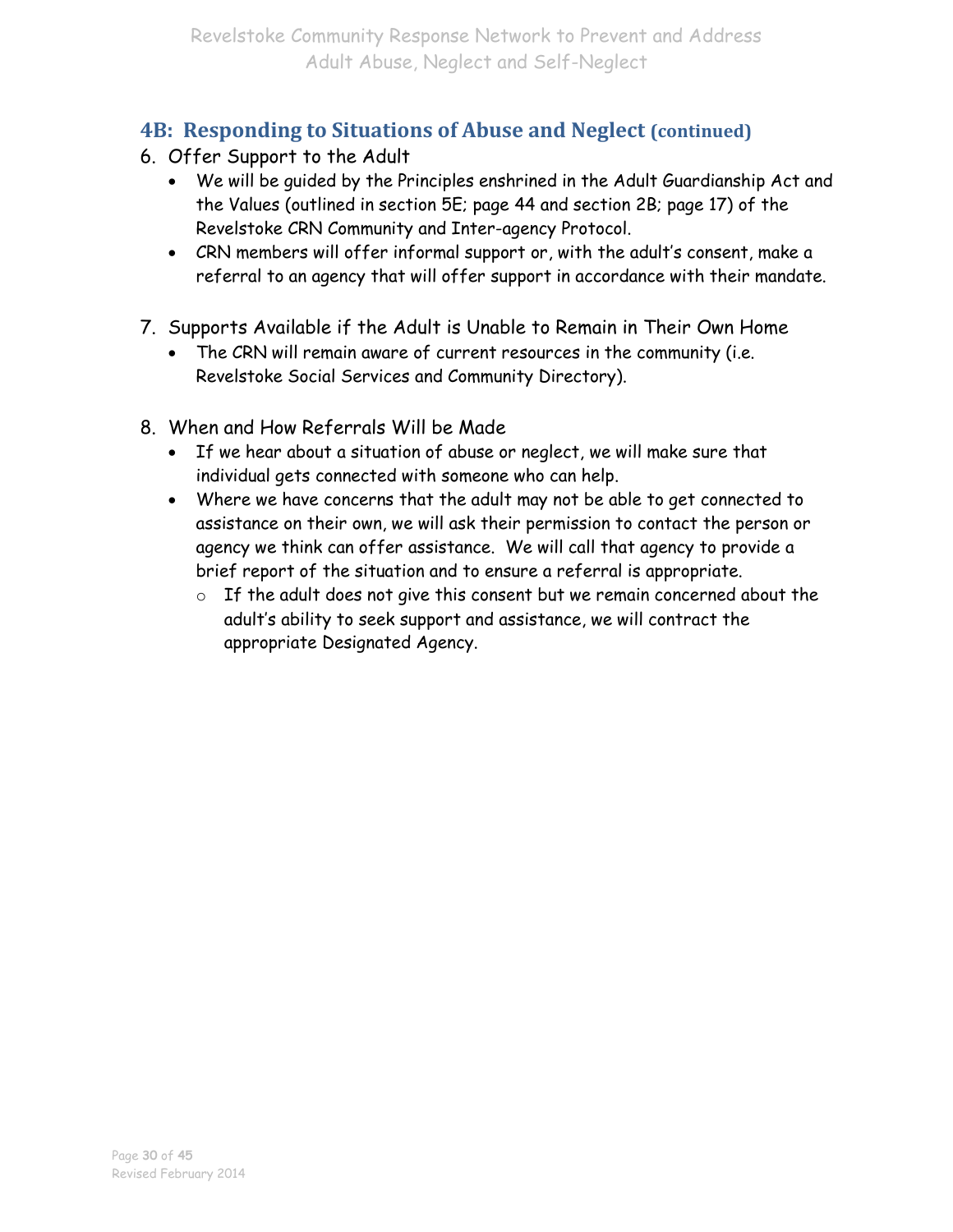- 9. When and How a Call Should be Made to a Designated Agency
	- We understand there is no mandatory reporting of abuse or neglect of an adult.
	- We recognize it is not necessary to refer all calls to a Designated Agency (Community Living British Columbia [CLBC] and Interior Health [IH]).
	- In many situations, other organizations in our community will be able to offer effective and appropriate services and support.
	- We will report to the appropriate Designated Agency whenever we encounter a situation in which we have a concern about the adult's ability to seek support and assistance on their own. The adult's inability to seek assistance may be due to a developmental disability, physical restraint, cognitive impairment, handicap, illness, disease, injury or other condition.
	- When in doubt, we will refer to the appropriate Designated Agency.
		- o For vulnerable adults with a developmentally disability, the Designated Agency to be contacted is Community Living British Columbia. The Provincial office can be reached at 1-877-660-2522. CLBC services for Revelstoke and surrounding area are delivered from the Salmon Arm office which can be reached at 250-832-1718.
		- o If the vulnerable adult does not have a developmental delay, the Designated Agency to be contacted is the Interior Health. In Revelstoke, Community Care can be reached at 250-814-2267.

10. When and How a Call Should be Made to the RCMP

- If a risk or concern is identified which requires assessment by the police for criminality or referral to other agencies.
- If an activity is criminal in nature.
- In emergencies, 9-1-1 can be called directly
- In non-emergencies, the Revelstoke detachment can be contacted at 250-837-5255.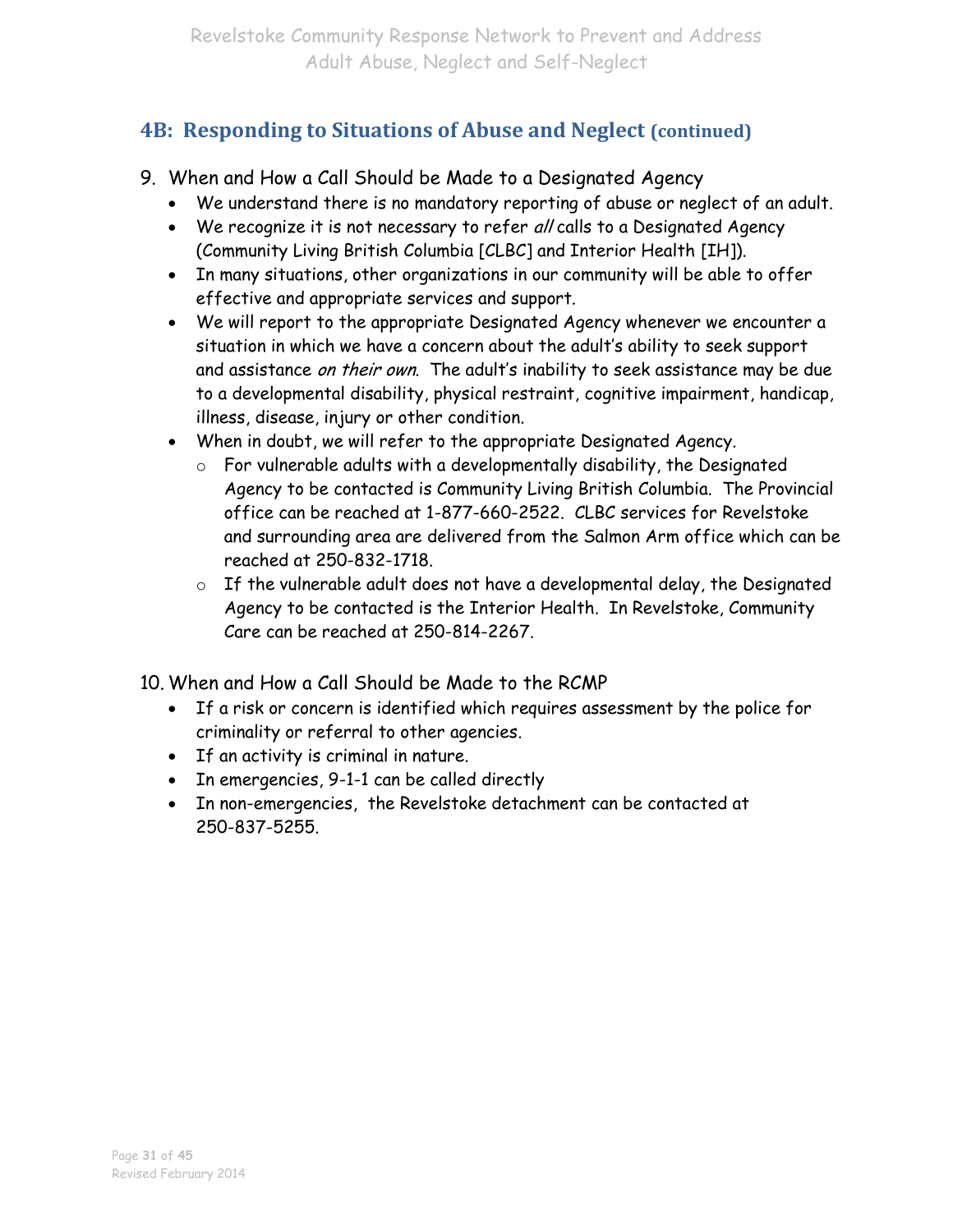#### 11. Follow Up After a Referral

- We understand that confidentiality prevents agencies from sharing information.
- If asked about a case referred to us, we will respond with statements such as 'we are aware of the situation' or 'thank you for the information'.
- 12. Options in Emergencies
	- In emergencies we will call the appropriate emergency number. Emergency responders may include the police, ambulance, fire department, etc.
	- We recognize that making a report to the RCMP does not preclude also making a report to a Designated Agency.
- 13. Obtaining, Recording and Disclosing Information
	- The CRN, as an organization, does not obtain, record or disclose personal information about individuals.
	- We recognize that Section 62(1) of the Adult Guardianship Act gives the Public Guardian and Trustee and Designated Agencies the right to information that is necessary to enable them to carry out the roles assigned to them by the Act. Anyone who has information that a Designated Agency or the Public Guardian and Trustee is entitled to, is obligated to disclose this information in a timely manner.
	- We understand that Designated Agencies or the Public Guardian and Trustee must not disclose information they have obtained under the Adult Guardianship Act unless they are required to do so in order to perform their duties or functions under the act.

#### 14. Immunity from Legal Actions

- CRN members will act as 'good neighbours' who have the advantage of knowledge obtained by being a member of the CRN.
- Section 46(3) of the Act says that no action for damages may be brought against a person for making a report or for assisting in an investigation, unless the person made the report falsely or maliciously.
- CRN members who act in the capacity of an employee of an agency will be protected by the policies of that agency.
- Legal protection is given to Designated Agencies by the Adult Guardianship Act as they have a mandate to look into situations of abuse or neglect referred to them.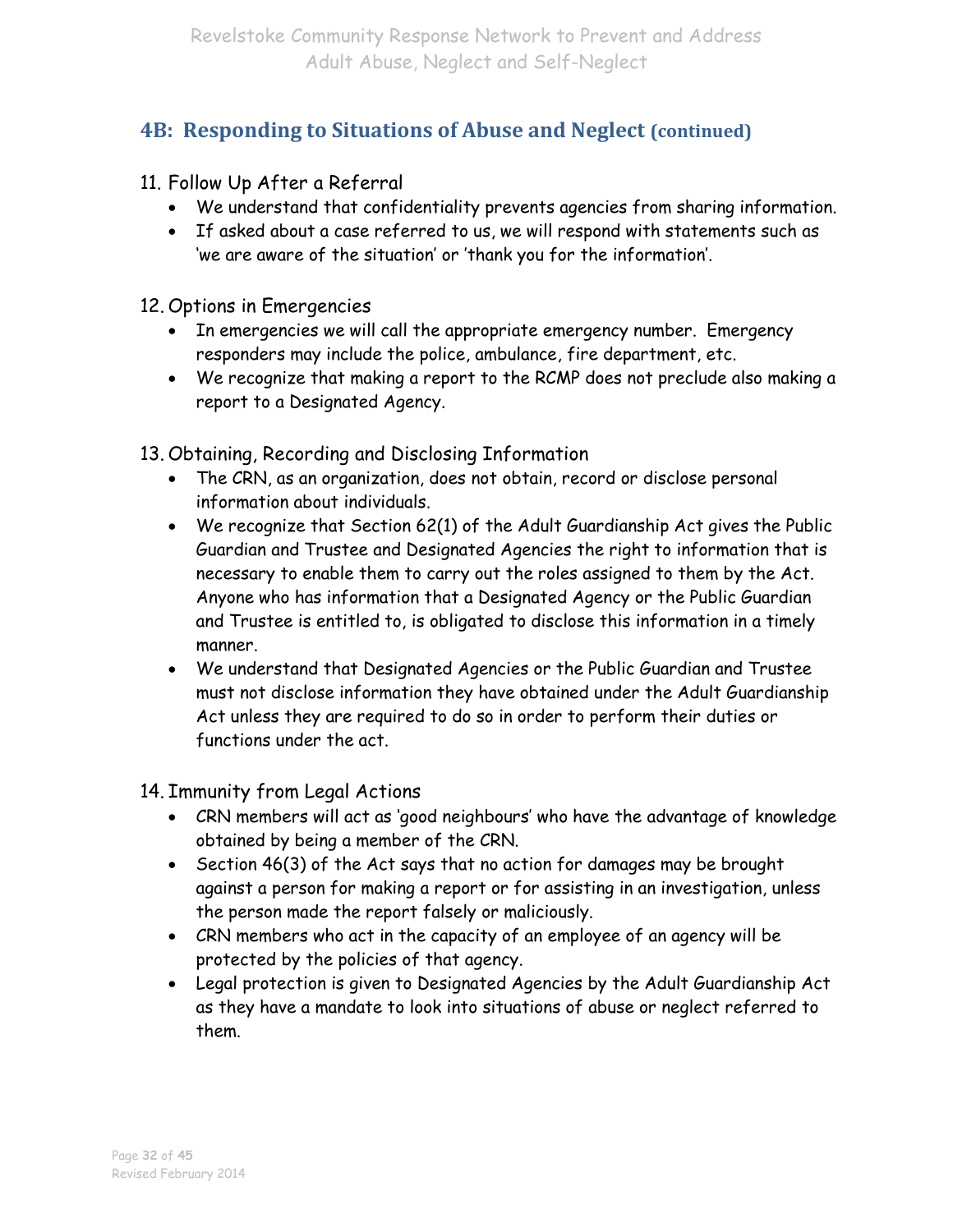# Section Five: Appendixes

#### **A: Our Community Network**

#### **B: Definitions and Indicators of Abuse, Neglect and Self-Neglect**

- 1. Abuse
	- Physical abuse
	- Mental or emotional abuse
	- Sexual abuse
	- Financial abuse
	- Medication abuse
	- Violation of entitlements or civil/human rights
- 2. Neglect
- 3. Self-neglect

#### **C: Dynamics of Abuse, Neglect and Self-Neglect**

#### **D: Accessing Additional Information**

- 1. British Columbia Community Response Network
- 2. City of Revelstoke Fire Department
- 3. Community Living British Columbia
- 4. Interior Health
- 5. Public Guardian and Trustee
- 6. RCMP
- 7. Revelstoke Social Service Directory

#### **E: BC Adult Guardianship Act**

- 1. History
- 2. Purpose
- 3. Principles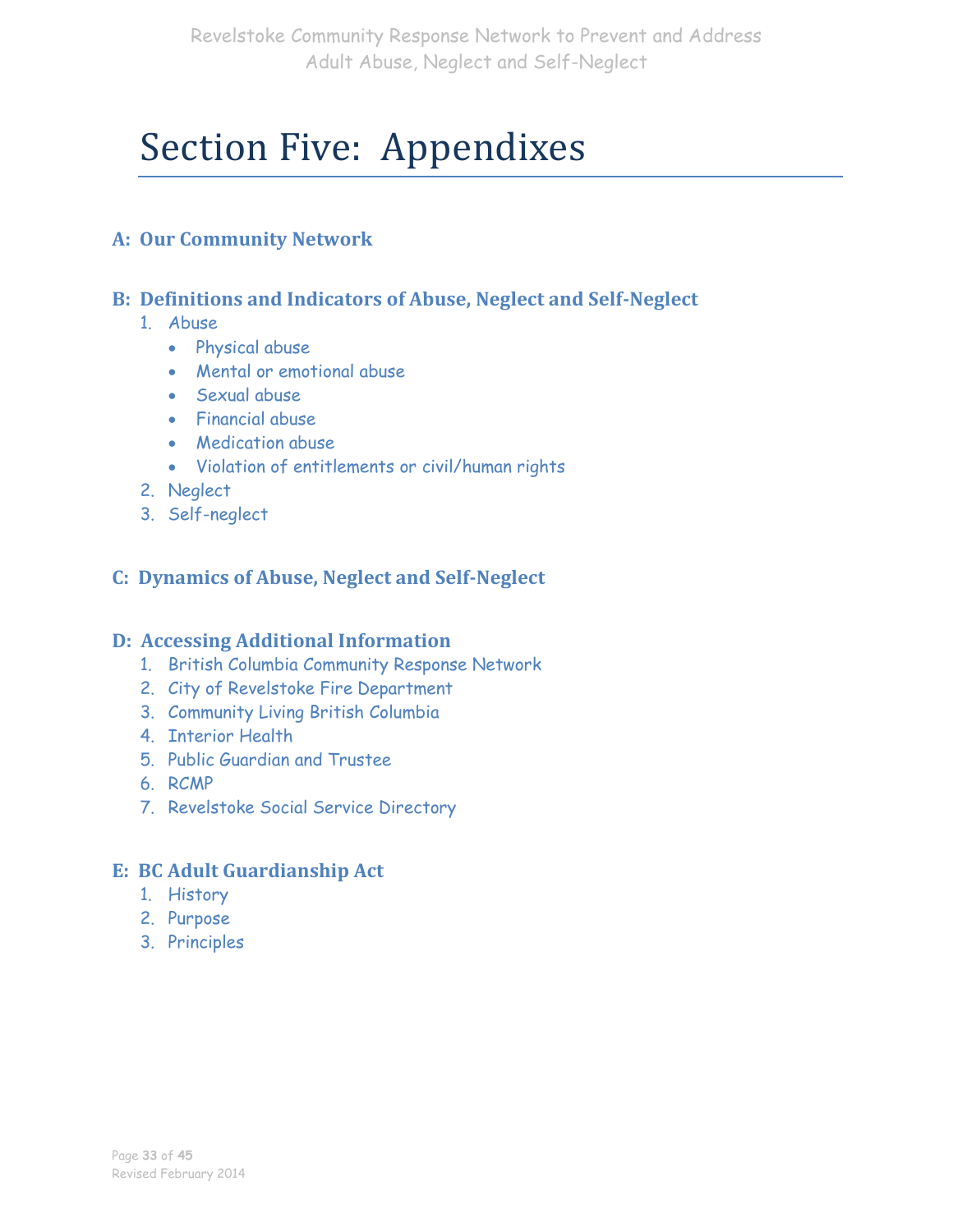#### **5A: Our Community Network**

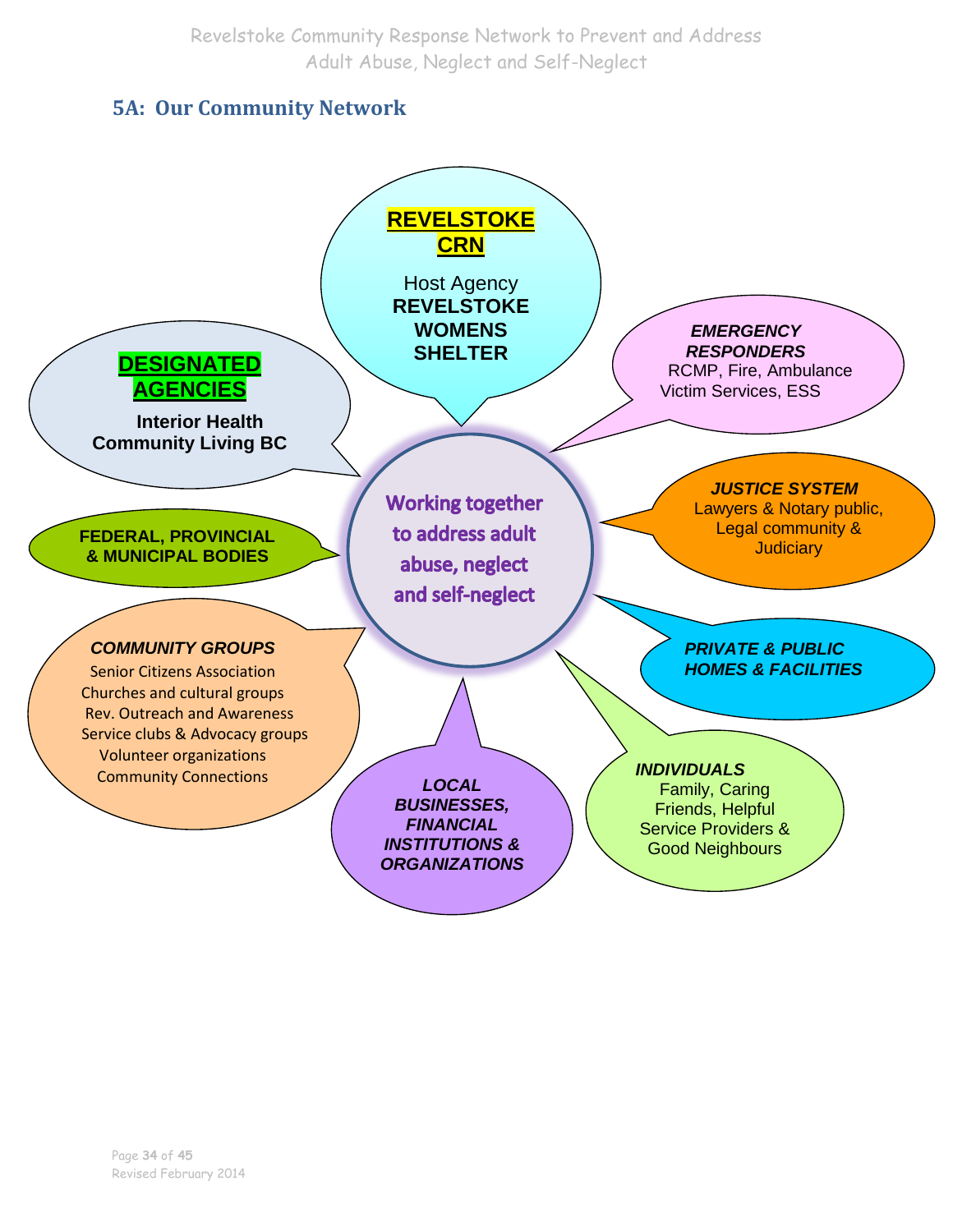#### **5B: Definitions and Indicators of Abuse, Neglect and Self-Neglect**

The Adult Guardianship Act defines abuse, neglect and self-neglect. When the Act uses the work 'neglect', it includes self-neglect. Any and all of the following may be considered a crime depending on their severity.

- **1. Abuse:** the deliberate mistreatment that causes the adult:
	- physical, mental or emotional harm
	- damage to or loss of assets
	- also includes intimidation, humiliation, physical assault, sexual assault, over medication, withholding needed medication, censoring mail, invasion or denial of privacy or denial of access to visitors.
	- abuse can take many forms. Some examples include:
		- o **physical abuse:** acts of violence or rough treatment, including slapping, shaking, punching, and rough handling
			- experience has revealed the following can be indicators of physical abuse
				- unexplained injuries such as bruises, burns, swelling
				- injuries in various stages of healing
				- $\cdot$  injuries incompatible with medical history or the explanation of cause of injury
				- delay in seeking treatment
				- untreated injuries
				- patterned or clustering of injuries which may indicate gripping or shaking
		- o **mental or emotional abuse** (also referred to as psychological abuse): severe and continuing intimidation, humiliation, isolation, and exclusion from events, activities, and decision making
			- experience has revealed the following can be indicators of mental/emotional abuse
				- fear
				- low self-esteem
				- withdrawal, passivity
				- apathy and depression
				- signs of anxiety
				- reluctance to participate in decision-making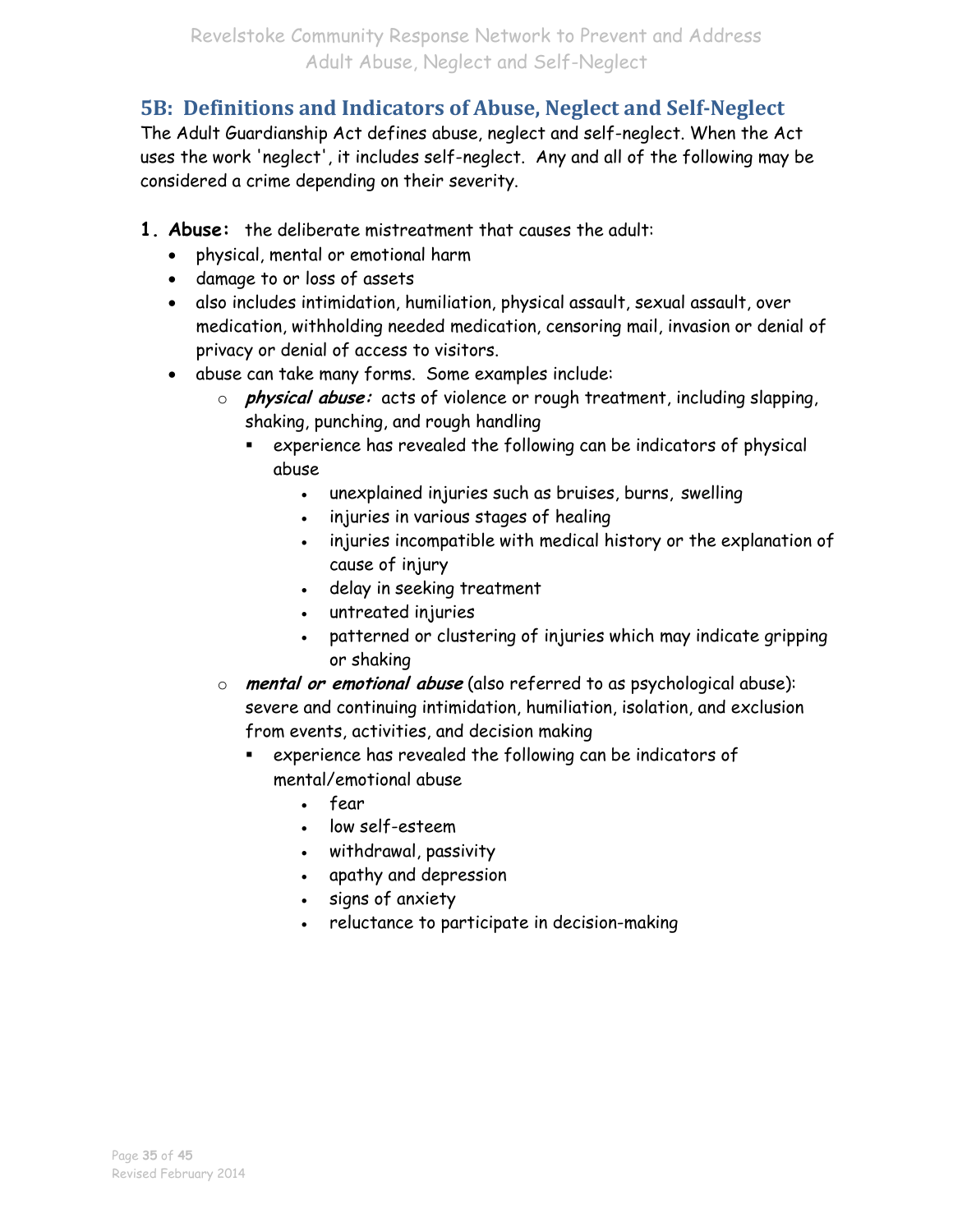#### **5B: Definitions and Indicators of Abuse, Neglect and Self-neglect (continued)**

- o **sexual abuse:** any unwanted or exploitative sexual behaviour, including harassment, assault, or using adults for sexual purposes without their consent
	- experience has revealed the following can be indicators of sexual abuse
		- pain, bruising, lacerations, bleeding or abnormal discharge in genital area
		- bloody or torn clothing
		- difficulty walking or sitting
- o **financial abuse:** misuse of an adult's money and property, including taking an adult's money, property, or possessions by coercion; influencing the making of a will; cashing cheques without authorization; unauthorized use of bank accounts; or misuse of a power of attorney or representation agreement
	- experience has revealed the following can be indicators of financial abuse
		- unexplained discrepancy between known income and standard of living
		- . the signing of documents without basic understanding
		- missing possessions
		- unusual bank account activity by persons in positions of trust
- o **medication abuse:** withholding medication the adult needs, or giving too much or too little medication
	- experience has revealed the following can be indicators of medication abuse
		- hyperactivity or depression
		- non-compliance with prescriptions
		- lack of appropriate response to medication
- o **violation of entitlements or civil/human rights:** mail censorship, invasion or denial of privacy, denial of access to visitors, restricting the movement of an adult or withholding information to which the adult is entitled
	- experience has revealed the following can be indicators of a violation of entitlements or civil/human rights
		- difficulty in contacting the individual
		- making excuses for social isolation
		- loss of self-determination
		- reluctance to participate in decision-making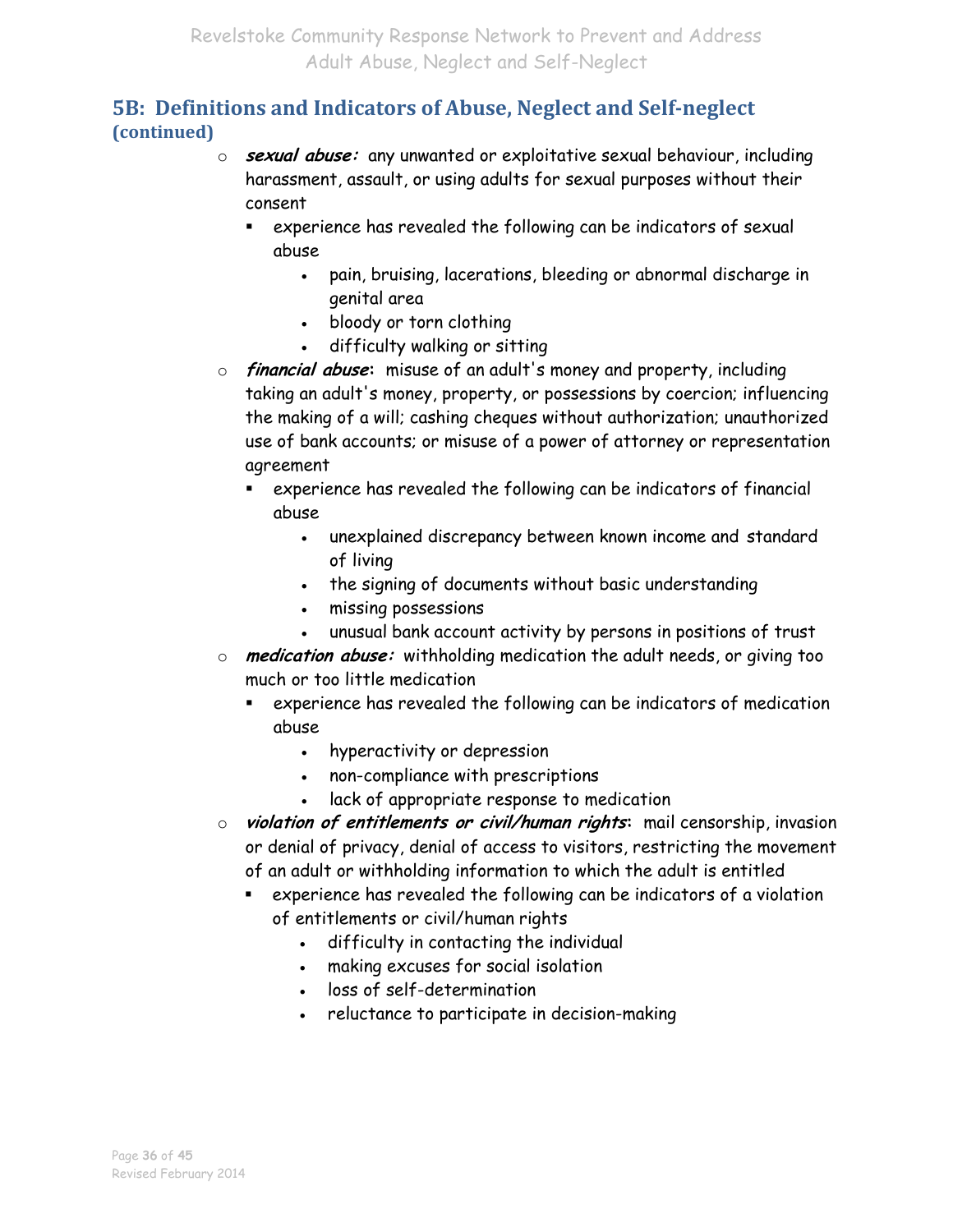#### **5B: Definitions and Indicators of Abuse, Neglect and Self-neglect (continued)**

- **2. Neglect:** any failure to provide necessary care, assistance, guidance or attention that causes the adult, or is reasonably likely to cause within a short time:
	- serious physical, mental, or emotional harm
	- substantial damage to or loss of assets
	- also includes self-neglect
	- neglect can be intentional such as the withholding of food and personal care
	- neglect can be unintentionally caused by lack of experience, information, knowledge or support
	- experience has revealed the following can be indicators of neglect
		- o malnourishment, dehydration
		- o absence of aids such as hearing aid, glasses, dentures, prosthesis, walking aids
		- o lack of supervision or attention for long periods of time
		- o unwarranted use of restraints
		- o lack of attention to personal hygiene
		- o dirty or inappropriate clothing
		- o untreated medical conditions
- **3. Self-neglect:** any failure of an adult to take care of himself or herself that causes, or is reasonably likely to cause, within a short time:
	- serious physical or mental harm
	- substantial damage to or loss of assets
	- self-neglect includes:
		- o living in grossly unsanitary conditions;
		- o suffering from an untreated illness, disease or injury;
		- o suffering from malnutrition to such an extent that, without intervention, the adult's physical or mental life is likely to be severely impaired;
		- o creating a hazardous situation that will likely cause serious physical harm to the adult or to others
		- o creating a hazardous situation that will likely cause substantial damage to or loss of assets;
		- o suffering from an illness, disease or injury that results in the adult dealing with his or her assets in a manner that is likely to cause substantial damage to or loss of the assets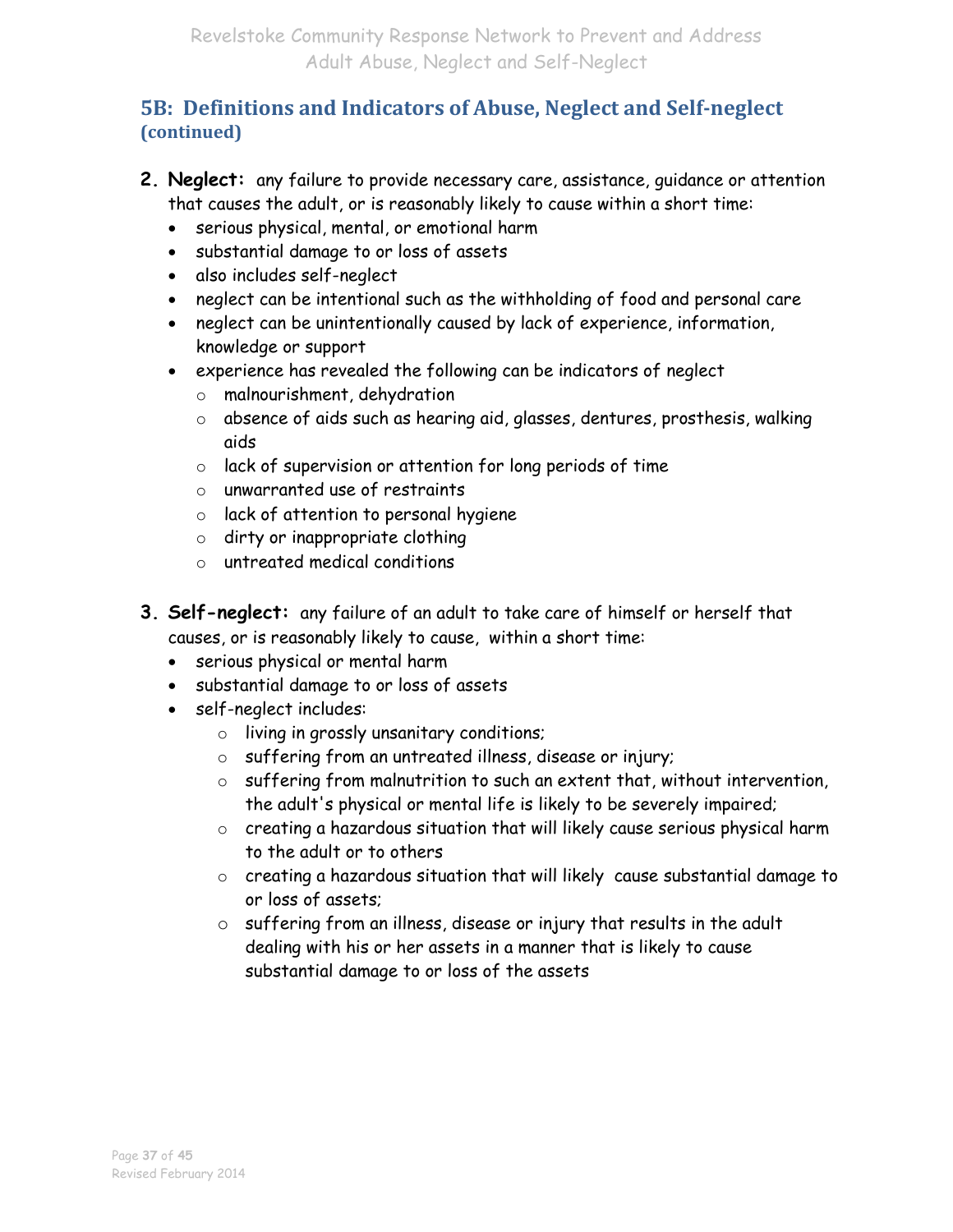### **5B: Definitions and Indicators of Abuse, Neglect and Self-neglect (continued)**

#### **5C: Dynamics of Abuse, Neglect and Self-neglect**

Experience also tells us that abuse, neglect and self-neglect are complex phenomena. Each differs from the other and requires a different response.

Many stereotypes exist about people of advanced age and people with disabilities. These stereotypes can detract from our dealings with these adults. People responding to abuse and neglect need an understanding and knowledge of the factors that come into play.

These are some of the critical factors that should be considered when developing policies and protocols:

- the different types of abuse, neglect and self-neglect, and the different responses each may require
- the potential long term nature and effects of abuse and neglect
- the indicators of abuse, neglect and self-neglect and associated risk factors
- the need for a safe and trusting environment to enable abused or neglected adults to talk and to become involved, in a meaningful way, in planning their support and assistance
- the multiple reasons abuse, neglect or self-neglect occur
- the cycle of family violence, dependencies and the power and control issues that can be involved in situations of abuse
- the impact of abuse and neglect on the adult's sense of self-worth, which can take time, sensitivity and support to restore
- health issues related to decreasing decision-making capability
- the cognitive, emotional and physical abilities of people of advanced age and people with disabilities
- the impact of cultural differences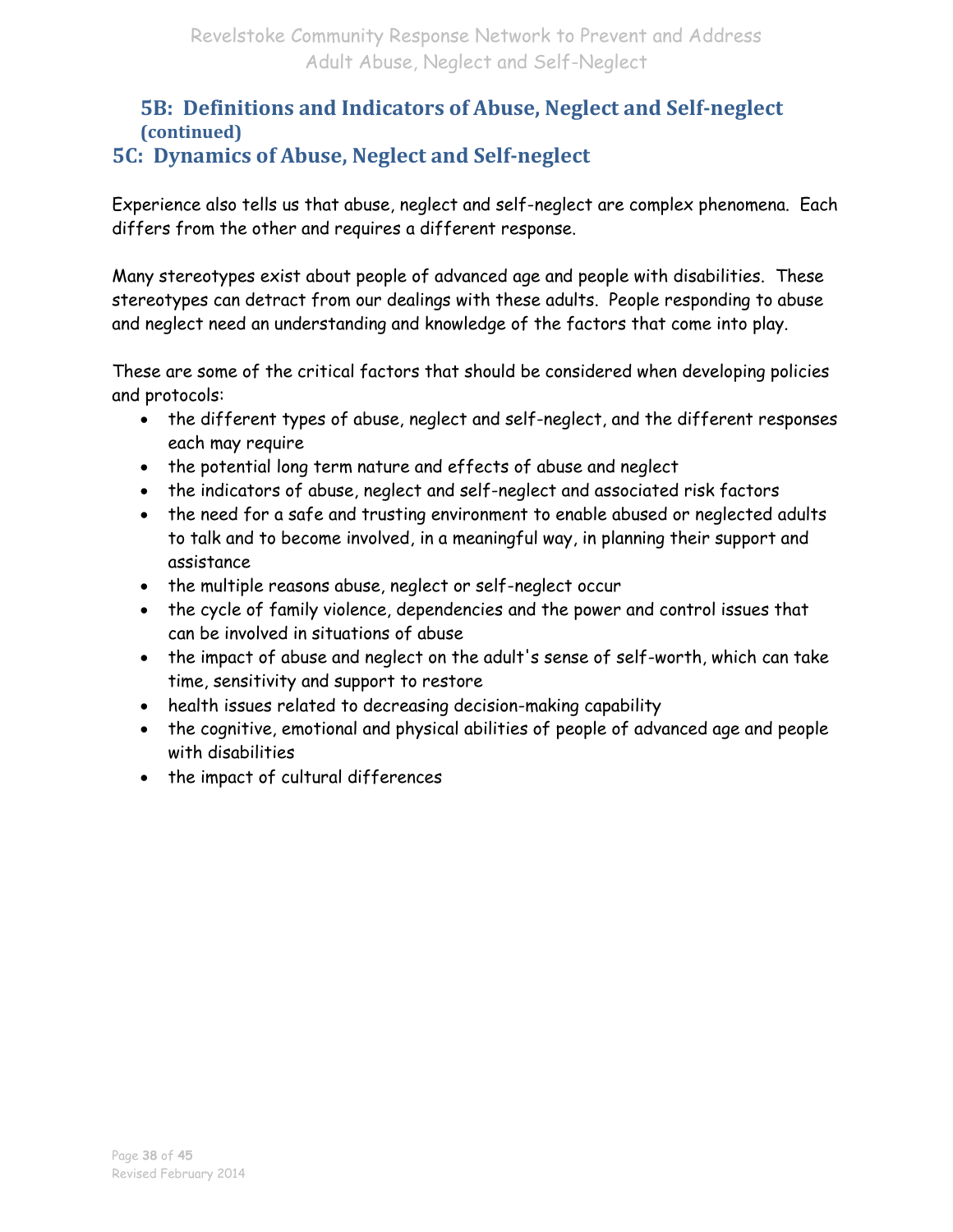#### **5D: Accessing Additional Information**

#### **British Columbia Community Response Network**

15008 - 26th Ave Surrey, British Columbia V4P 3H5 FAX: 604-531-9498 Website: [www.bccrns.ca](http://www.bccrns.ca/)

#### **City of Revelstoke Fire Department**

227 – 4 th Street West PO Box 170 Revelstoke, BC V0E 2S0 250-837-2844 Fire Chief: Rob Girard (cell 250-814-8366) [rgirard@revelstoke.ca](mailto:rgirard@revelstoke.ca)

#### **Community Living British Columbia**

Provincial Office 7<sup>th</sup> floor, Airport Square 1200 - west  $73<sup>rd</sup>$  Avenue Vancouver, BC V6P 6G5 Phone: 604-664-0101 Toll free: 1-877-660-2522 FAX: 604-664-0765 Email: info@communitylivingbc.ca Website: [www.communitylivingbc.ca](http://www.communitylivingbc.ca/) Salmon Arm Office – which services Revelstoke and surrounding area 351 – Hudson Avenue NE PO Box 100 Station Main Salmon Arm, BC V1E 4S4 Phone: 250-832-1718 Manager: Bill Tidsbury (250-549-5490)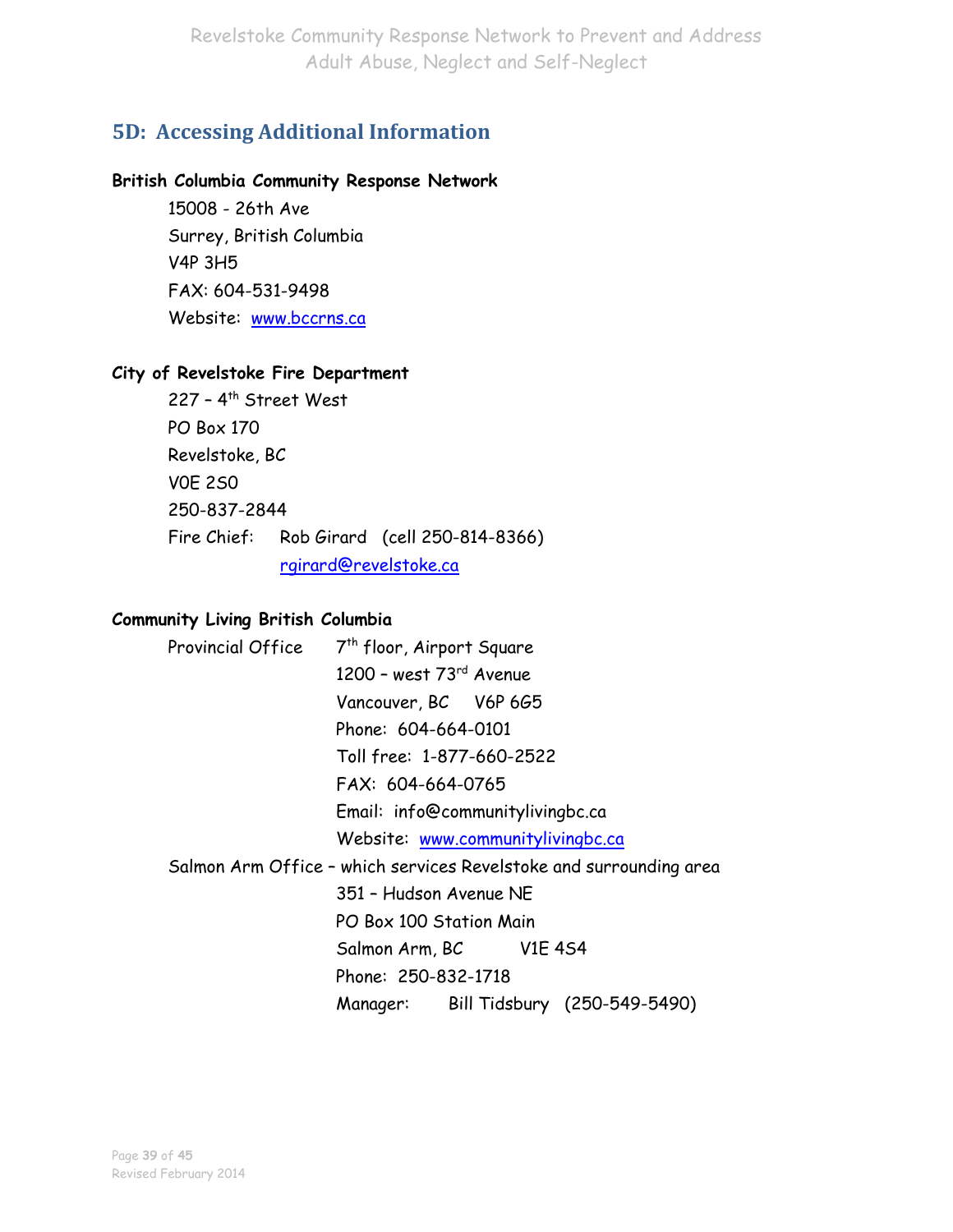#### **5D: Accessing Additional Information (continued)**

#### **Interior Health**

Queen Victoria Hospital 1200 Newlands Road Revelstoke, BC V0E 2S0 Phone: 250-814-2267 (Community Care)

#### **Public Guardian and Trustee**

700-808 West Hastings Street Vancouver, British Columbia V6C 3L3 Phone: 604-660-4444 Toll free: 1-800-663-7867 Fax: 604-660-0374 Email: [mail@trustee.bc.ca](mailto:mail@trustee.bc.ca) website: [www.trustee.bc.ca](http://www.trustee.bc.ca/)

#### **RCMP**

404 Campbell Avenue P.O. Box 1480 Revelstoke, British Columbia V0E 2S0 Phone: 250-837-5255 Fax: 250-837-5033 Detachment Commander: S/Sgt. Kurt Grabinsky (250-837-5255)

#### **Revelstoke Social Service Directory**

The Directory of Social Services for Revelstoke and Area can be found on the Social Development website for the City of Revelstoke http://www.revelstokesocialdevelopment.org/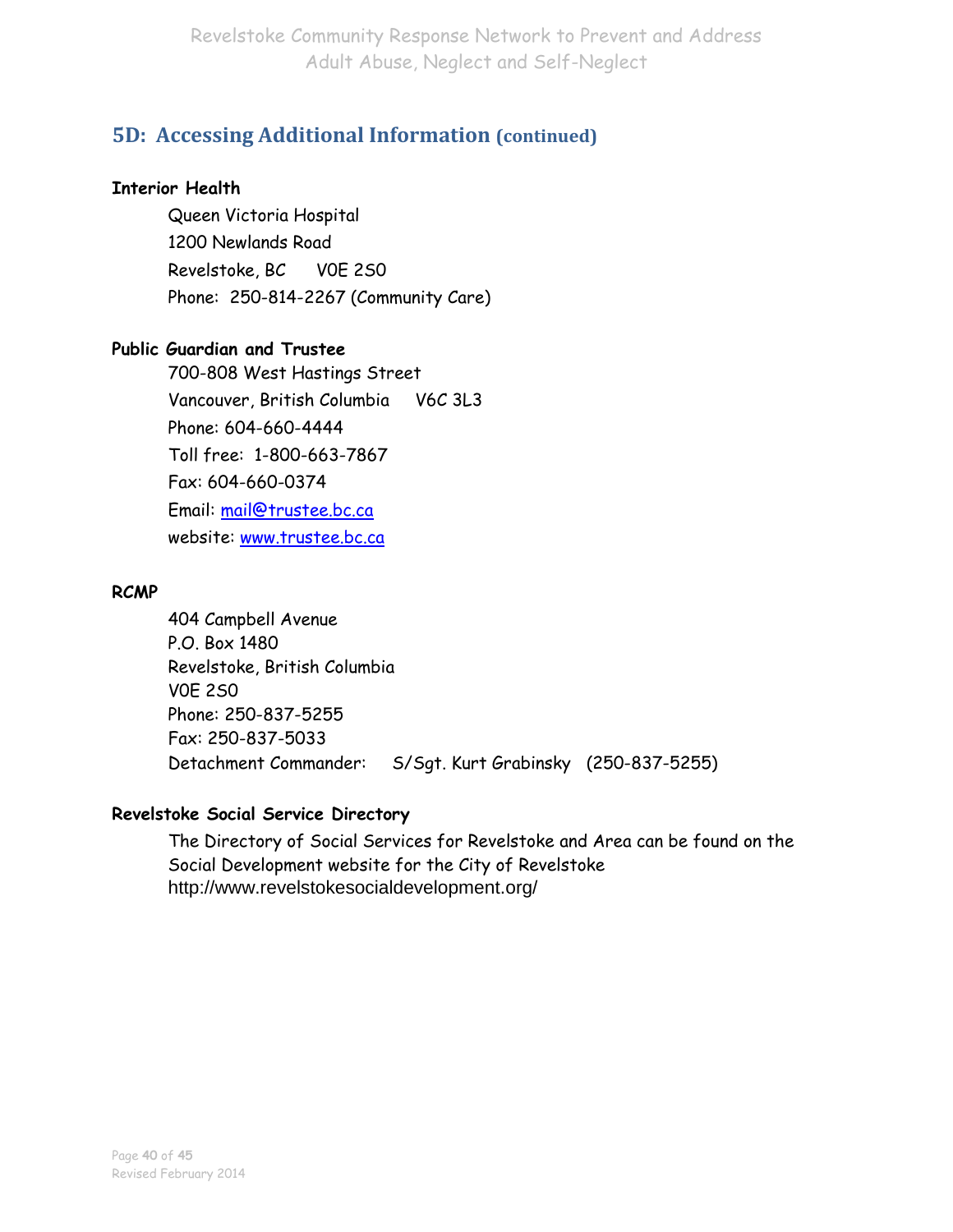#### **5E: BC Adult Guardianship Act**

#### 1. History

British Columbia has four laws that promote every adult's right to self-determination. These laws also provide support and assistance to those (19 years of age or older) who are vulnerable to abuse or are no longer capable of making their own decisions.

The four laws constituting the Adult Guardianship legislation that came into effect in February 2000 are:

- BC Adult Guardianship Act
- Health Care (Consent) and Care Facility (Admission)  $Act<sup>1</sup>$
- Representation Agreement  $Act^2$
- Public Guardian and Trustee  $Act<sup>3</sup>$

In 2002, the Community Care and Assisted Living Act (with Adult Care Regulations) were passed. There was pre-existing legislation affecting these issues.<sup>4</sup>

The Adult Guardianship Act was developed in consultation with communities and health services to ensure it reflected current practice for providing support and assistance to abused and neglected adults.

The Adult Guardianship Act is administered by the Office of the Public Guardian and Trustee. The Trustee, in turn, supports the development of community groups known as Community Response Networks.

 $\overline{a}$  $1$  The consent provision affirms the right of adults to make their own helath care decisions when the adult is incapable of giving consent, procedures are set out that allow family members to give substitute consent. The Public Guardian and Trustee can act as decision-maker when there is no one else to assist.

<sup>&</sup>lt;sup>2</sup> Enables adults to plan for a time when they may become incapable of making their own decisions about helath and personal care as well as financial and legal matters

<sup>&</sup>lt;sup>3</sup> Clarifies and states the powers of the Public Guardian and Trustee (which was previously known as Public Trustee).

<sup>4</sup> Power of Attorney Act, Patients Property Act, Mental Health Act and Indian Act.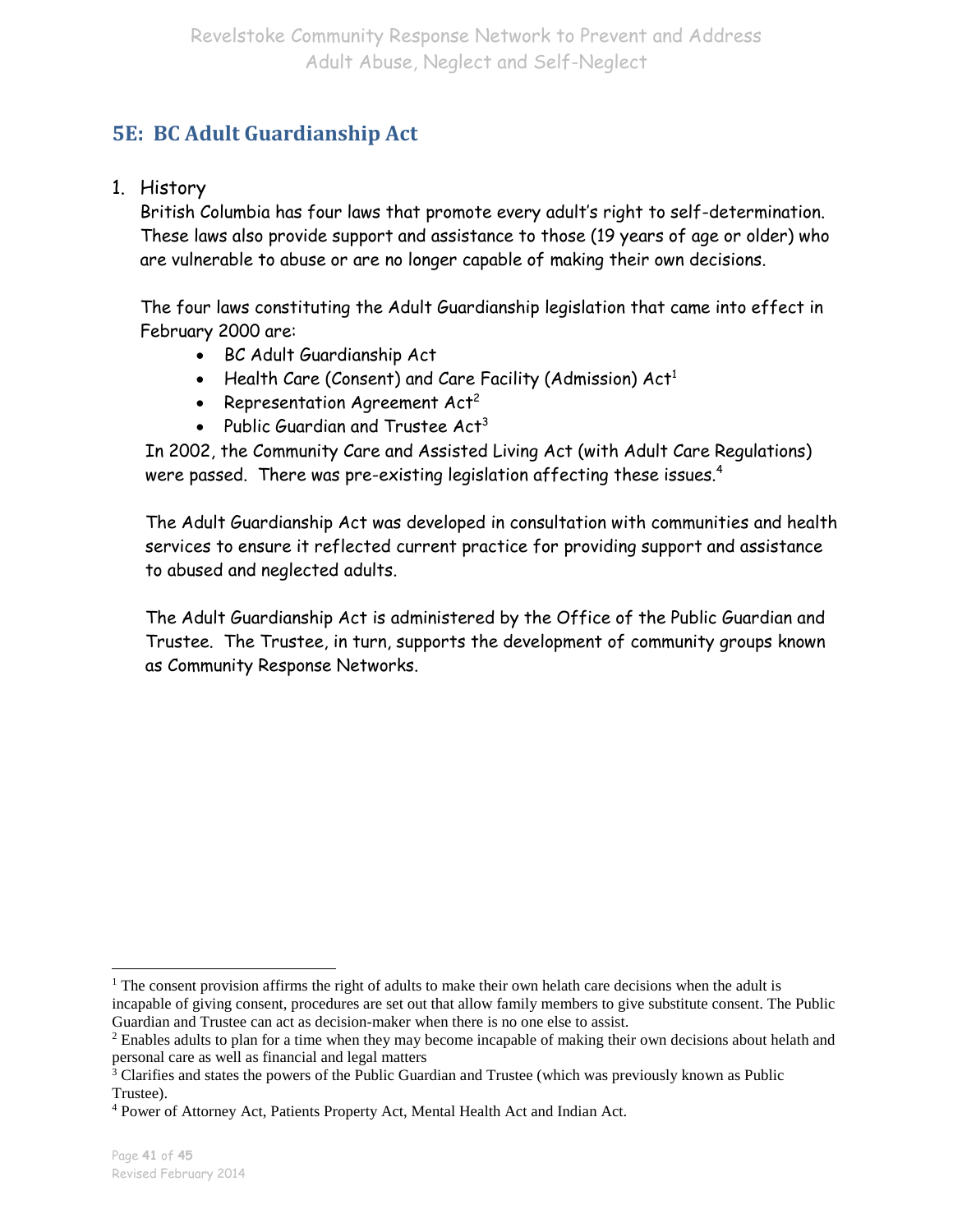#### **5E: BC Adult Guardianship Act (continued)**

There are several parts to the BC Adult Guardianship Act.

- Part 1: defines abuse and neglect, states guiding principles and the presumption of capacity.
- Part 2:describes decision makers, guardians and monitors for legal and health care decisions (as of February 2014, this section is not yet in force)
- $\bullet$  Part 3:
	- o emphasizes the importance of support and assistance and provides appropriate means for intervening and assisting abused or neglected adults.
	- o mandates **Designates Agencies** to respond to abuse, neglect and selfneglect
	- o empowers the Public Guardian and Trustee to develop Community Response Networks which build community capacity, facilitate preventative educational activities and support a coordinated community response to concerns of abuse, neglect and self-neglect
		- The **Designated Agencies** mandated (under the Act) to respond to reports and concerns of abuse, neglect and selfneglect empowered are: The Health Authority: responds to concerns when an adult is not developmentally delayed but unable to seek support and assistance on their own due to cognitive or physical issues (ie: restraint, physical handicap, illness, disease, injury or other condition).
		- Community Living BC: responds to concerns when an adult is developmentally delayed.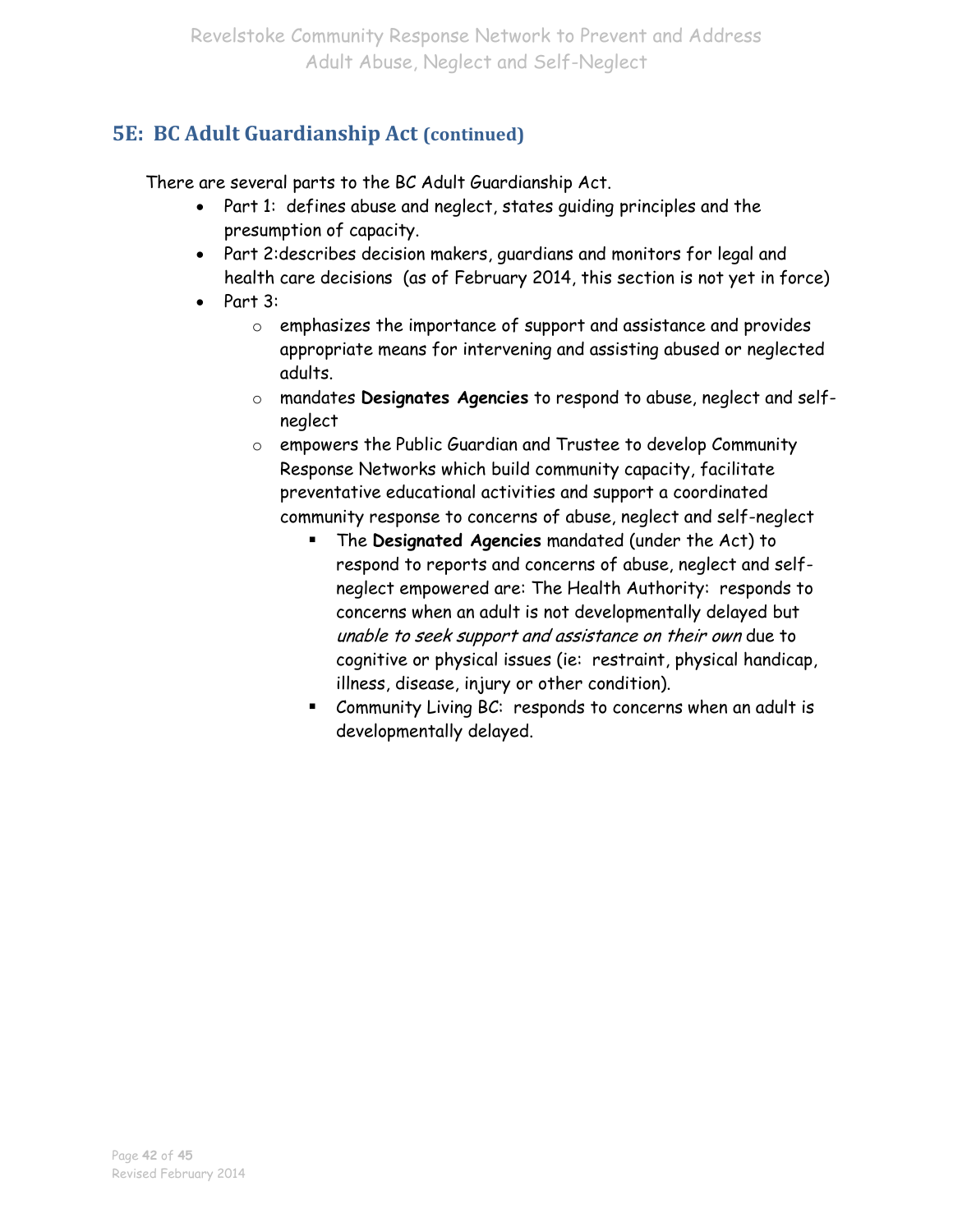#### **5E: BC Adult Guardianship Act (continued)**

#### 2. Purpose

The purpose of the legislation is to provide:

- Principles to guide and direct the actions of those who assist vulnerable adults when addressing adult abuse, neglect and self-neglect
- A mandate for Designated Agencies that assist and support adults who are abused or neglected and who are unable to seek support and assistance because of one or more of the following circumstances:
	- o physical restraint: the adult is being stopped by force or other physical means from seeking assistance.
	- o physical disability that limits their ability to seek assistance: this could include a lack of mobility, difficulty in communicating, or any other physical restriction which can hinder an adult in asking for assistance.
	- o an illness, disease, injury, language/cultural barrier or other condition that affects their ability to make decisions about the abuse

This Act applies to adults wherever they are

- a public place
- the adult's home or home of a relative
- care facility/hospital
- any other place (except a correctional center)

The legislation also supports educational programs and initiatives that inform adults of their human rights as well as preventive measures that may help avoid adult abuse, neglect and self-neglect.

Statement from the Office of the BC Public Guardian and Trustee:

"Adults in BC have the right to make their own decisions, including decisions others might think are dangerous or unwise, as long as the adult is mentally capable and understands the decision they are making.

There is no legal requirement to report adult abuse in BC. However, as a concerned citizen you may wish to report that you have noticed that someone is in difficulty. This is even more true in situations where an adult cannot seek help on their own because of physical disability, restraint, or an illness, disease or other condition (such as a dementia, brain injury or stroke) that affects their ability to make decisions. If you do report a situation of abuse, neglect or self-neglect of someone who cannot seek assistance on their own, the law in BC ensures that steps will be taken to look into your concern."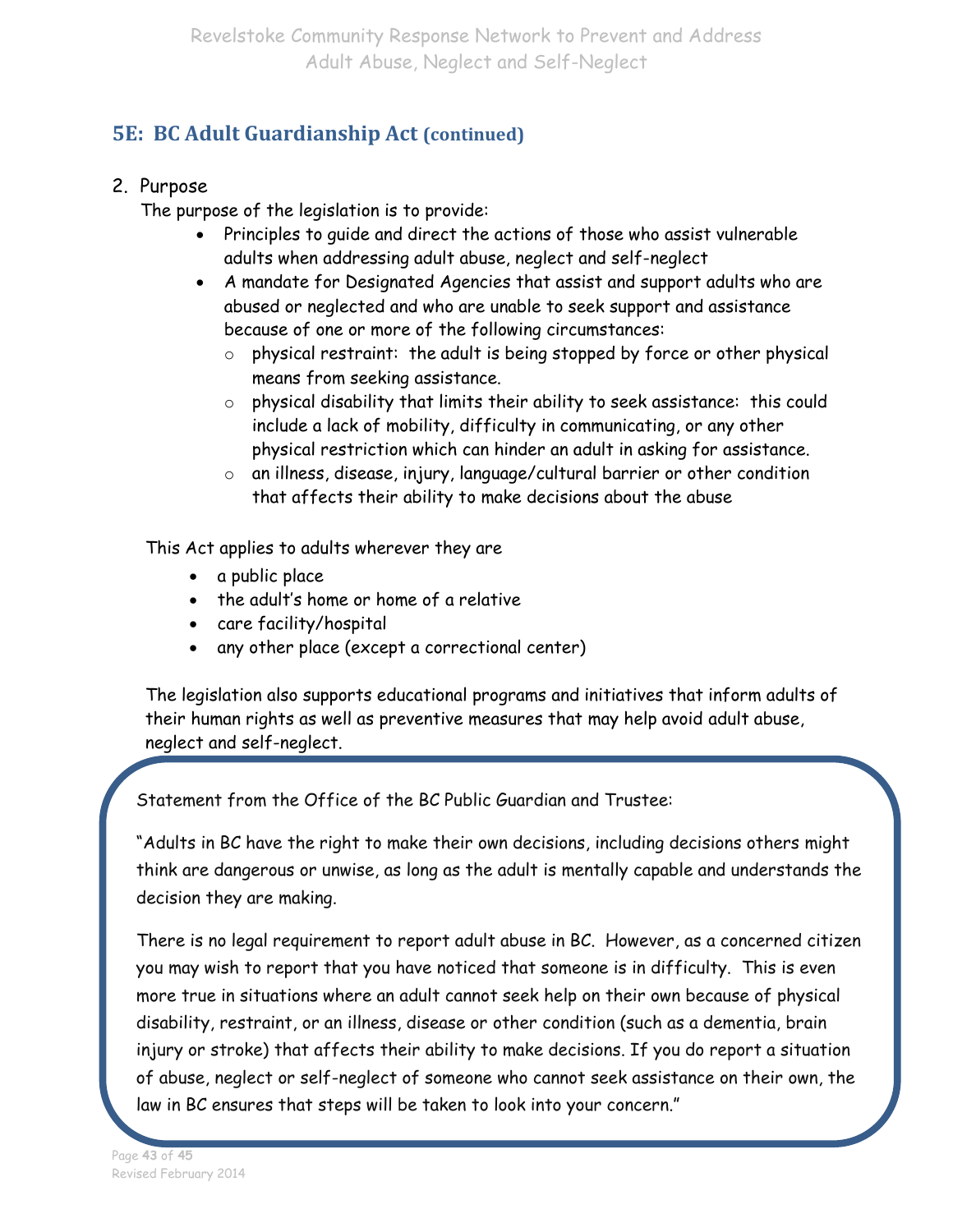#### **5E: BC Adult Guardianship Act (continued)**

3. Principles

All adults

- Have the right to
	- o The basic requirements of life food, clothing, shelter, social contact and medical attention
	- o Protection from physical, emotional, financial, sexual and medication abuse; from violation of civil and legal rights
	- o Information about their civil and legal rights
- Have the right to self-determination, for example:
	- $\circ$  To live their lives as they wish, provided they do not infringe upon the rights and safety of others
	- $\circ$  To be active participants in, and well-informed about, decisions regarding themselves in accordance with their ability to do so
	- o To be considered capable of making decisions about personal care, health care, legal and financial matters, business or assets, unless otherwise determined by a fair process
	- o To accept or to refuse assistance, support, protection or intervention as long as they do not harm others and they are capable of making decisions about those matters
- Have the right to privacy to share only that which they wish to share
- Have the right to confidentiality whatever information they choose to share or becomes known about them will remain confidential, within the requirements of agency practices and the law
- Have the right to access community support to maximize the quality of life
- Should receive the most effective, but least restrictive and intrusive form of support, assistance and protection when they are unable to care for themselves and their assets
- An adult's way of communicating with others is not grounds for deciding that he/she is incapable of making decisions. The court should not be asked to appoint decision makers or guardians unless alternatives, such as provision of support and assistance, have been tried or carefully considered